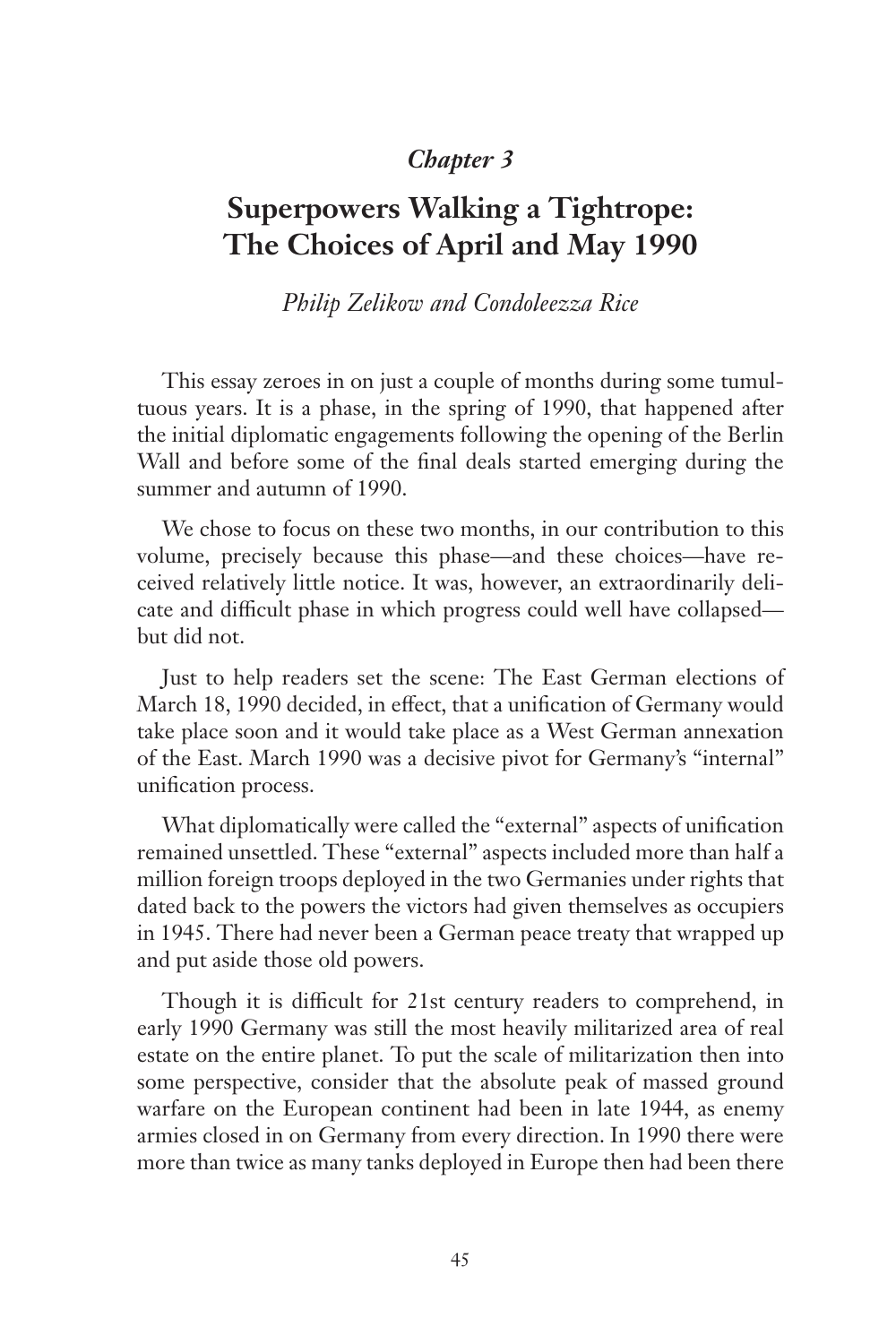in late 1944. And in 1990 there were thousands of nuclear weapons deployed around Europe too.

Countries, above all the Soviet Union, had deployed such colossal forces for the Cold War confrontation and to manage Germany. In the tough spring 1990 diplomacy over the future of Europe, the United States, the West Germans, and their allies all listened to and worked on addressing reasonable Soviet concerns. At the top of that list was the question about how to manage future German power.

Related to this was the question of Germany in NATO, the main stumbling block to getting a final settlement for Germany. By May 1990 progress in the nuclear and conventional arms control efforts was also stalled practically across the board. In April, the Soviets had walked back understandings reached months earlier; Soviet Foreign Minister Eduard Shevardnadze was being joined in the arms control negotiations by top Soviet marshals.

### **The Two Other Crises of Spring 1990**

To this unpromising situation, two more issues had to be factored in that were not part of the German question. One was a crisis everyone knew about. The other was a crisis almost no one knew about.

The crisis everyone knew about was the most serious challenge to the future of the Soviet Union that had arisen so far. Lithuania had declared its independence from the Union in March 1990. Gorbachev authorized military maneuvers in the republic, deployed additional troops there, confiscated private weapons and disarmed the local national guard, seized printing presses and Communist party property, and imposed economic sanctions—including a cutoff of oil and natural gas.

Privately, Gorbachev was feeling overwhelmed. In February, in a down moment, he had mused to Chernyaev about being ready to leave office. In April, grappling with Lithuania, he had the impulse of cancelling all his upcoming meetings with foreigners, even an upcoming summit with U.S. President George H.W. Bush (though he soon changed his mind).

There was a strong camp that called on Gorbachev to uphold the Soviet Union, to crush the Lithuanians, and set an example. Analysts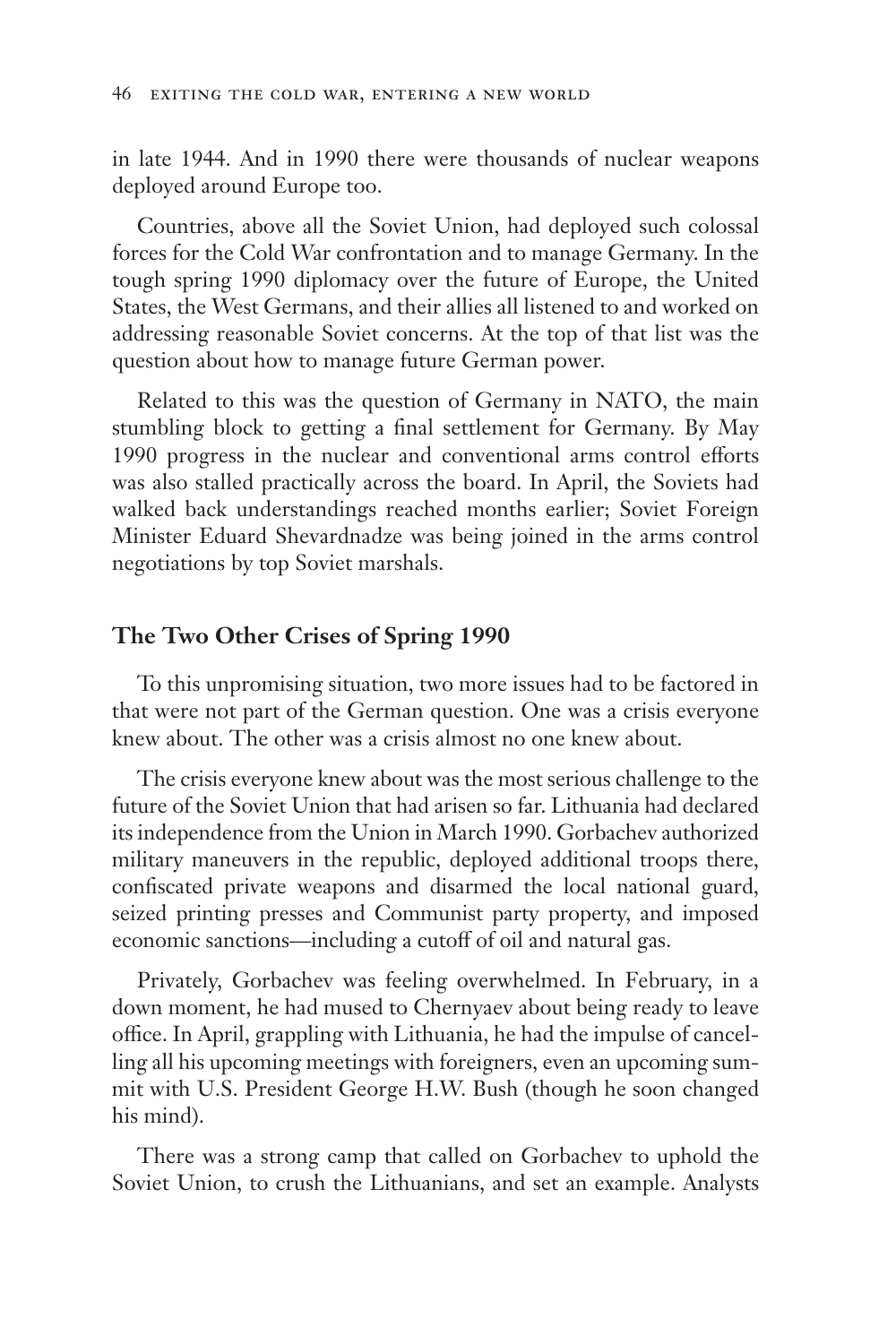can argue about whether a "Chinese solution" was still truly feasible in the Soviet Union. In the spring of 1990, we think it still was, maybe for the last time.

Such a Soviet move would not have been able to stop with Lithuania. In essence, it would have been the point where Moscow said: "Enough!" A full crackdown would probably have extended to other emergency measures, diplomatic defiance, a financial confrontation with Western creditors, and the reestablishment of a 'socialism in one country' kind of philosophy.

Gorbachev might have been tempted to lead such a counterrevolution. But then he would say, to Chernyaev, that a full crackdown on the republics might mean putting 100,000 people on trial. "We would be going back to 1937,"1 he concluded, alluding to the peak of Stalin's "great terror."

For that, Gorbachev had no stomach. Instead, he tried an economic blockade of Lithuania. He had expected a popular revolt against Lithuania's breakaway leaders. That did not happen. To his diary, Chernyaev confided, "He [Gorbachev] does not have a Lithuania policy, just pure ideology of power not to allow the breakup of the empire."2

Meeting in Bermuda on April 16, Bush and UK Prime Minister Margaret Thatcher compared notes on what Bush called Gorbachev's "dilemma." Both agreed the situation was getting worse. Thatcher judged that "the military is no longer on Gorbachev's side."3

Bush said that "if Gorbachev doesn't get out of the Baltic dilemma, I can't do business with him.… We have come so far, but there is a danger we could slide back into the dark ages."

Gorbachev's partial crackdown in Lithuania in April and May filled the American press with calls for a strong reaction from the United States. Bush noted to his diary that he was in "almost a no-win situation, and I keep hoping that Gorbachev will recognize the disaster this will bring him internationally." Bush asked visiting senators what they suggested he should do; they had no answers to offer.

Seeing French President François Mitterrand in Florida only three days after his April meeting with Thatcher, Bush sought the French leader's advice. Mitterrand urged patience and negotiations. "Gor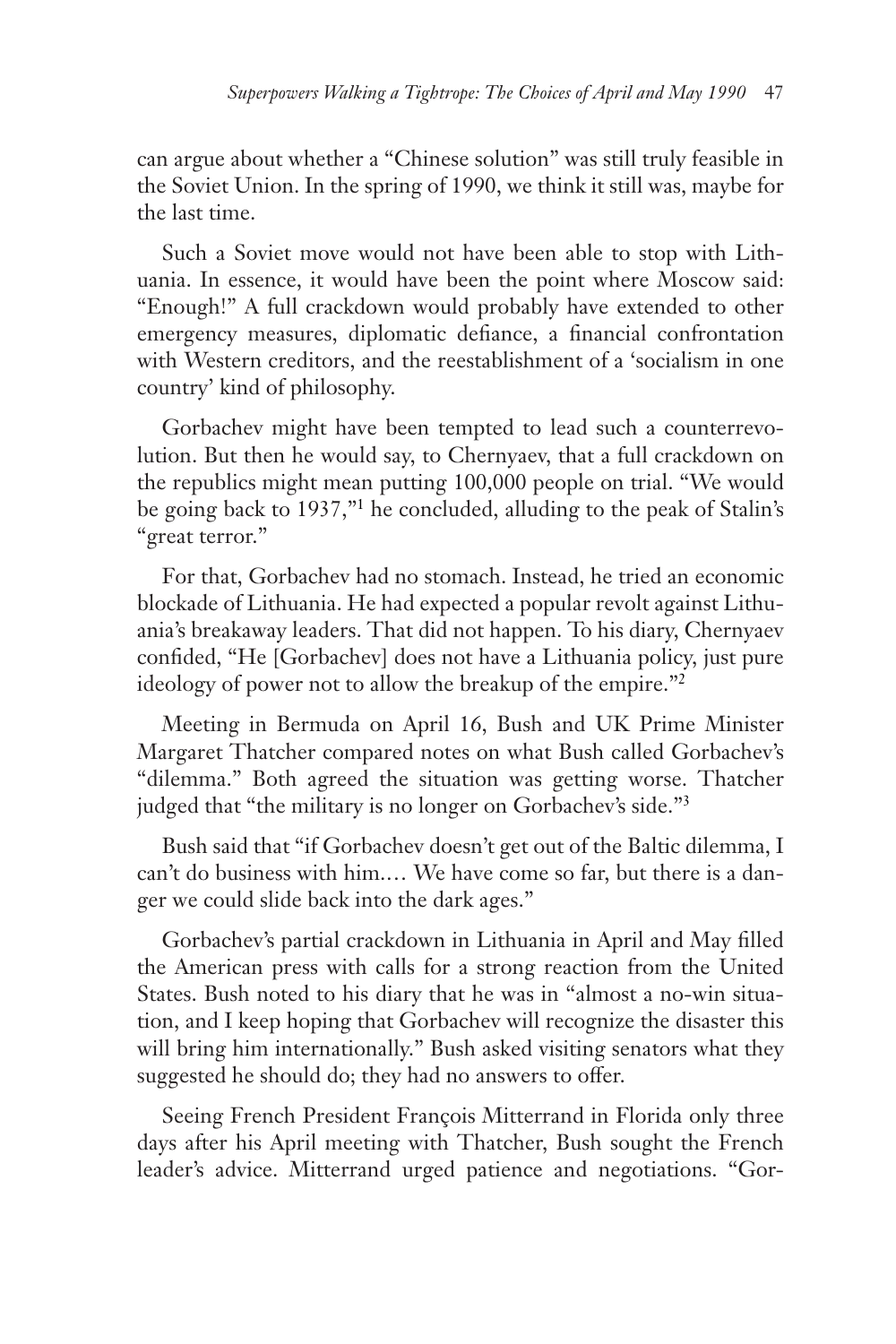bachev has inherited an empire. It is now in revolt. If the Ukraine starts to move, Gorbachev is gone; a military dictatorship would result."

After an internal debate among his advisers, Bush decided to freeze plans to normalize trade relations with the Soviet Union until the Soviets lifted their economic blockade of Lithuania and resumed dialogue. He personally drafted a letter to Gorbachev on this. The Senate voted its own resolution with the same conclusion.

Meanwhile, Bush indirectly put pressure on the Lithuanians to soften their stand and come to the table. He encouraged an initiative from Mitterrand and West German Chancellor Helmut Kohl. The French and German leaders wrote to the Lithuanians and urged them to "suspend" their independence declaration and resume negotiations.

The Franco-German work was backed by a similar message delivered to the Vilnius leadership by a senior Republican senator, Richard Lugar, acting with the help of U.S. Secretary of State James Baker. Bush and European leaders met with the Lithuanian prime minister in early May. Negotiations resumed; tensions calmed—for a while. Gorbachev (and Bush) stayed on their tightropes. Bush said privately at the time: "I don't want people to look back 20 or 40 years from now and say, 'That's where everything went off track. That's where progress stopped.'"4

Lithuania was the *public* crisis. The *secret* crisis was at least as serious. In October 1989 a Soviet defector had contacted the British government. By the spring of 1990 Thatcher, Bush and a few of their advisers had to make some very difficult choices.

In 1969 the American government had decided to shut down its biological weapons (BW) program; the British had done so ten years earlier. Both governments had concluded that such horrifying weapons were not militarily useful. The Soviet government also said it did not need them. In 1972 the superpowers led the way in signing the Biological Weapons Convention (BWC), which entered into force in 1975, to ban the development, production, or stockpiling of any such weapons. It was a historic agreement, eventually signed by more than a hundred countries.

During the 1980s the U.S. had raised concerns about some possible Soviet BW research, because of an apparent suspicious 1979 outbreak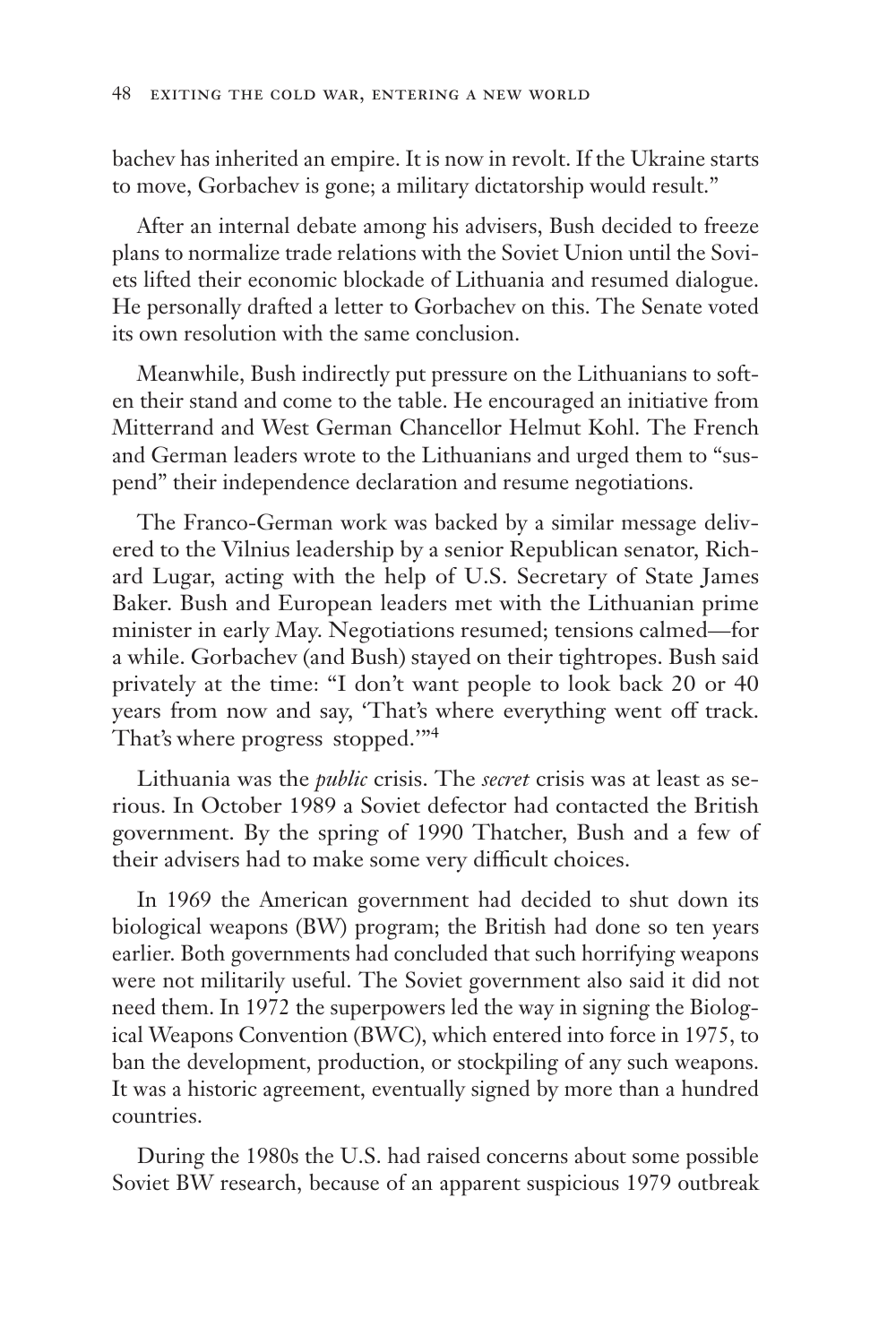of anthrax in the city of Sverdlovsk. But the Soviets heatedly denied the allegations. By the end of the 1980s, most opinion among people who followed the issue had swung in favor of the Soviet story of a public health problem from contaminated meat.<sup>5</sup>

Very few U.S. or British analysts still followed BW issues. The U.S. national security community still regarded BW as militarily useless. It worried a little, but not too much, about a Soviet BW program.

The Soviet defector who had come to the British in October 1989 had been the head of a key lab in what, he secretly revealed, was a very advanced and active BW program—extensive, extremely secret, and entirely illegal under the BWC. The program was not only manufacturing large quantities of BW for battlefield use; it was producing about a dozen different kinds of biological weapons: quantities of anthrax, smallpox (a disease the world health community thought had just been eradicated at last), pneumonic plague, and more. Sophisticated methods for weaponizing the viruses had been developed for possible strategic use in missiles to kill large numbers in a faraway enemy population. Active work was underway to develop viruses resistant to antibiotics (and also work to immunize Soviet soldiers).

At first, as these details were digested in early 1990 in the British and American intelligence agencies, the analysts could not quite believe what they were hearing. The Soviet BW program was worse than anything they had even imagined.

The agencies then did extensive work to verify as many details of the defector's account as they could from other intelligence sources. Verifiable details of the account checked out. But the agencies could not get into the sites to be sure or learn more. (It turned out that the defector had been truthful. In fact, the program was more elaborate than even he knew. The head of the whole BW program defected to the United States in 1992.)<sup>6</sup>

In April and early May 1990, at the very same time they were dealing with the Lithuanian crisis, Bush and Thatcher and their top aides were deliberating about what they should do about this startling information about the enormous, clandestine Soviet biological weapons program. They could not even be sure that Gorbachev and Shevardnadze were aware of all these details.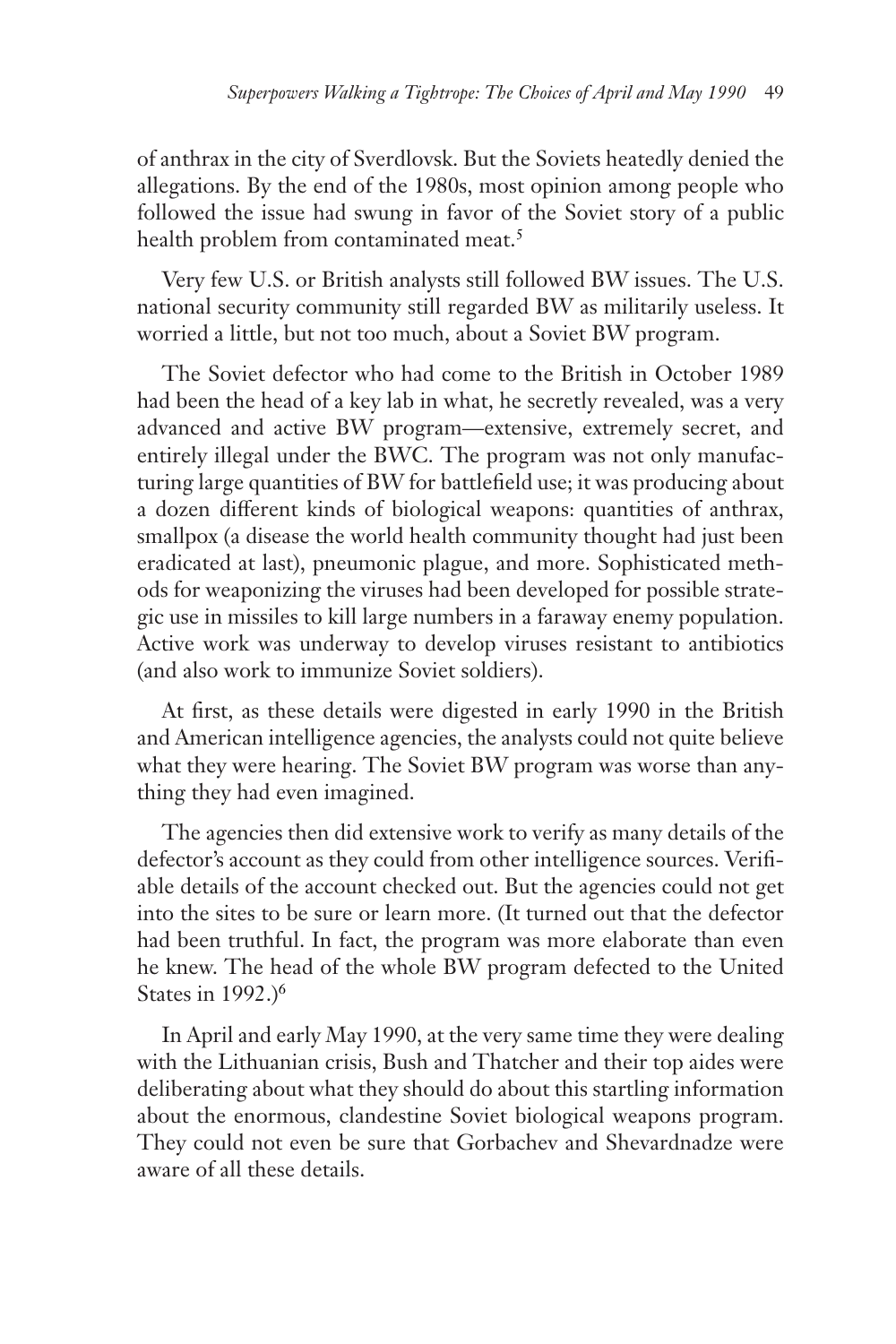It is actually rather astonishing, but true, that Bush and Thatcher seriously wondered whether the top leaders of the Soviet Union even knew about such a large and incredibly dangerous scientific and military program. This is a question no one would have ever asked when Leonid Brezhnev or Yuri Andropov were running the Soviet Union. (In fact, Gorbachev and Shevardnadze did know something about this program. The defection of the lab director had been promptly reported straight to the Politburo.)

If what the U.S. and British leaders now knew was made public, it would have been a shock and a sensation. To ordinary citizens, the revelation of such a hitherto secret Soviet arsenal would have been much scarier than anything going on in places like Lithuania. It is hard to imagine what would have happened to all the diplomatic work about Germany, arms control agreements, and everything else that, at that moment, was still so up in the air.

Thatcher and Bush and their top aides considered this. They assumed that, if confronted in such a public and embarrassing way, the Soviet government would instantly go into a full defensive mode and deny everything. Evidence about later Soviet behavior reinforces their supposition that denial would have been the order of the day. In such a public confrontation, the American and British leaders could not see how they would be able to get the program shut down—which was their most important objective—while also preserving a relationship with Gorbachev.

On the other hand, if they did *not* make what they knew public, the leaders might later be faulted for not having called public attention to the danger. And there was also a danger that the information might leak.

Thatcher and Bush together decided to keep the shocking discoveries about the clandestine Soviet biological weapons program as secret as they possibly could. Bush authorized a briefing for a small number of members of Congress. There were no leaks.7

Bush and Thatcher decided they would present the concerns to Gorbachev and Shevardnadze, in the hope that the Soviet leadership would secretly solve the problem, and do so in a way that U.S. and British experts could then verify. On May 14 and 15, the U.S. and British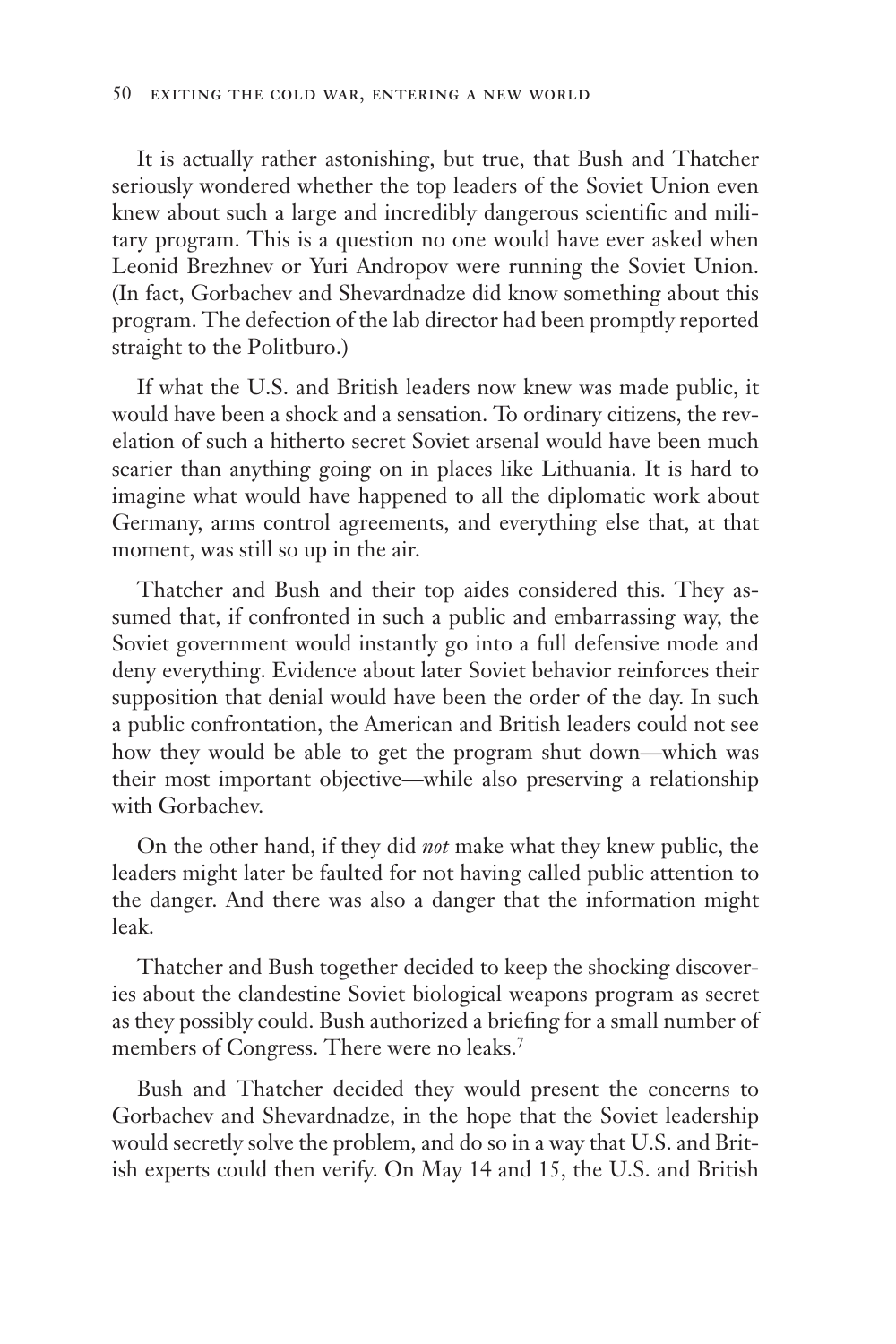ambassadors in Moscow made carefully prepared and coordinated presentations about their concerns to Chernyaev and the deputy foreign minister, Alexander Bessmertnykh. The two Soviets did not appear to know anything about the program.

According to Bessmertnykh's record of the meeting, the American ambassador (Jack Matlock) emphasized that the two governments wanted to try to solve this problem "without additional fuss." They "do not intend to raise the given question in a confrontational context and do not intend to make it public …. We are absolutely not interested in burdening our relations with a new problem on the eve of the most important negotiations at the highest levels."

In Moscow a couple of days later, Baker had decided he would deliver the BW message personally, to stress its significance. He made time for a substantial private discussion about the apparent BW program in person with Shevardnadze.

When Gorbachev came to Washington, Bush too decided to raise it personally. He waited until they were at Camp David and then pulled Gorbachev aside for a private discussion of the issue. Bush would raise it again at later summit meetings. Thatcher also personally raised the issue with Gorbachev during her trip to Moscow in June 1990 (her last as prime minister).

The immediate reactions from Gorbachev and Shevardnadze were defensive. They displayed little knowledge (this was only partially truthful) and promised to check into it. Gorbachev pushed back, saying that his government thought that the United States also had such a BW program. He offered to set up a program of mutual inspections and site visits.

The U.S. pursued that, a process that continued into 1991 with more top secret, high-level exchanges. The Soviets discovered the U.S. was telling the truth. By contrast, the U.S. inspectors discovered more Soviet cover-ups.

Gorbachev himself had already begun encountering prolonged difficulties in completely shutting down this program, difficulties he never fully solved. The issue would pass to his successor in 1992.<sup>8</sup>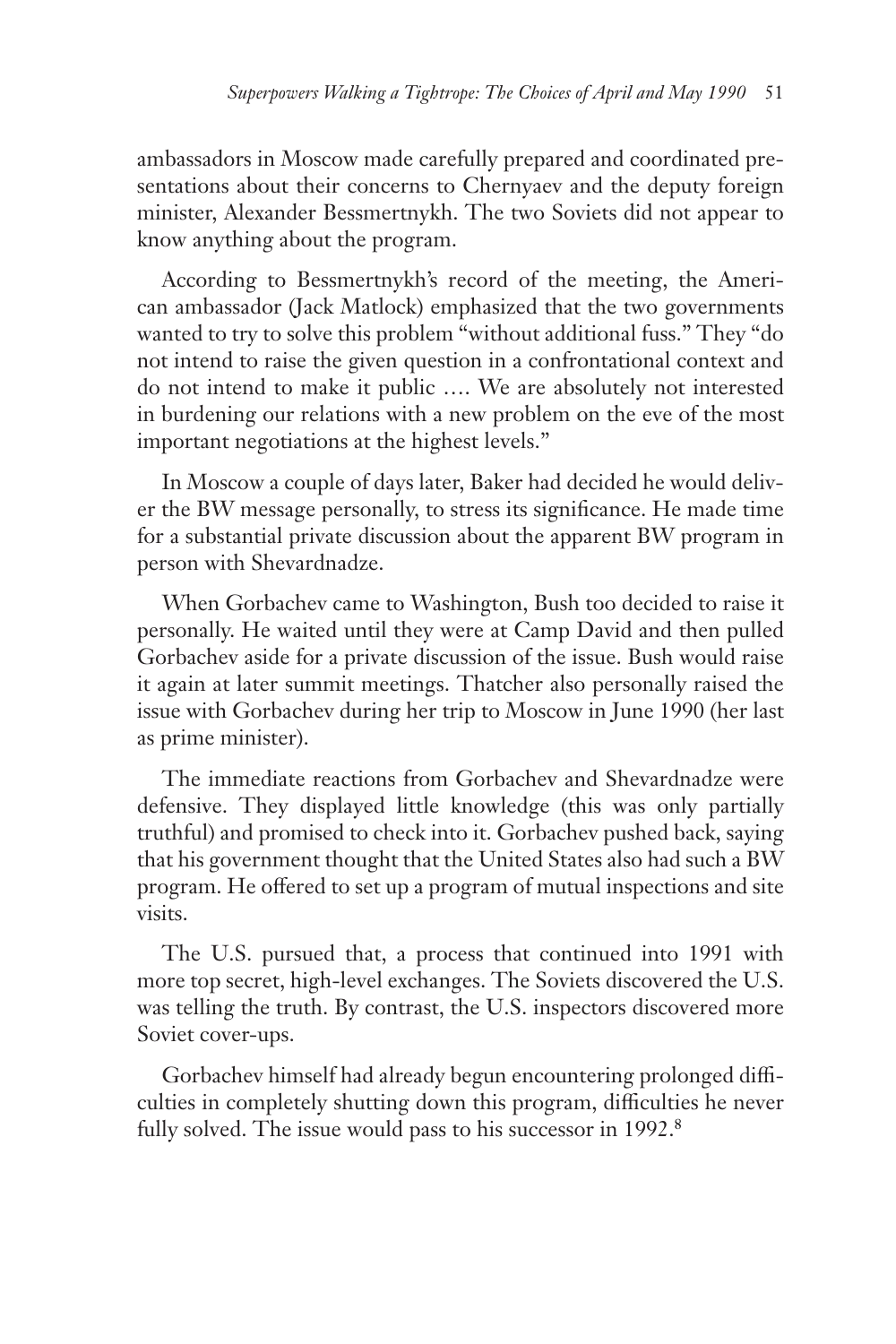At the time Bush, Baker, Scowcroft, Gates, and Thatcher wrote their memoirs, the details of what they and their intelligence agencies had known were still secret. Therefore, none of those memoirs discuss the BW issue, the many high-level discussions about it with the Soviets, or the choices the U.S. and British leaders had to make. (We have not seen evidence that the BW program details were shared at this time either with the West Germans or the French.) The historical literature therefore has so far not touched on this topic and the way it intersected with everything else that was going on.

While this secret crisis was unfolding, the top leaders might compartmentalize the concern, putting it in a sort of mental safe, just as the secret information itself was compartmented and so closely held. But the leaders did not forget about the Soviet BW program.

Even if left unstated, this was the kind of concern that might come to mind in a discussion about giving the Soviet government large-scale economic assistance. The U.S. leaders knew that some key members of Congress—who would have to act on any such request—also had this knowledge.<sup>9</sup>

### **Go Ahead on Germany Without Soviet Agreement?**

In April and May 1990, the Americans took seriously the Soviet threat to decouple Germany's internal unification from the external issues. Moscow was threatening to maintain occupation powers and leave hundreds of thousands of Soviet troops in Germany, to be maintained at German expense (per East German-Soviet agreements that the Soviets insisted would remain in force).

The Americans quietly discussed contingency plans in which the U.S., Britain, and France would give up their occupation rights when Germany unified, even if the Soviets did not. In early May 1990, the two of us wrote that the Soviets "must know that, after a given date, the West will declare the game over, devolve their own Four Power rights, and deploy legal arguments to the effect that all Four Power rights—including the Soviets'—have now lapsed." Moscow and Gorbachev would then have the unpopular task of insisting to the German people that they alone retained the right to stay in a newly united and democratic German state.10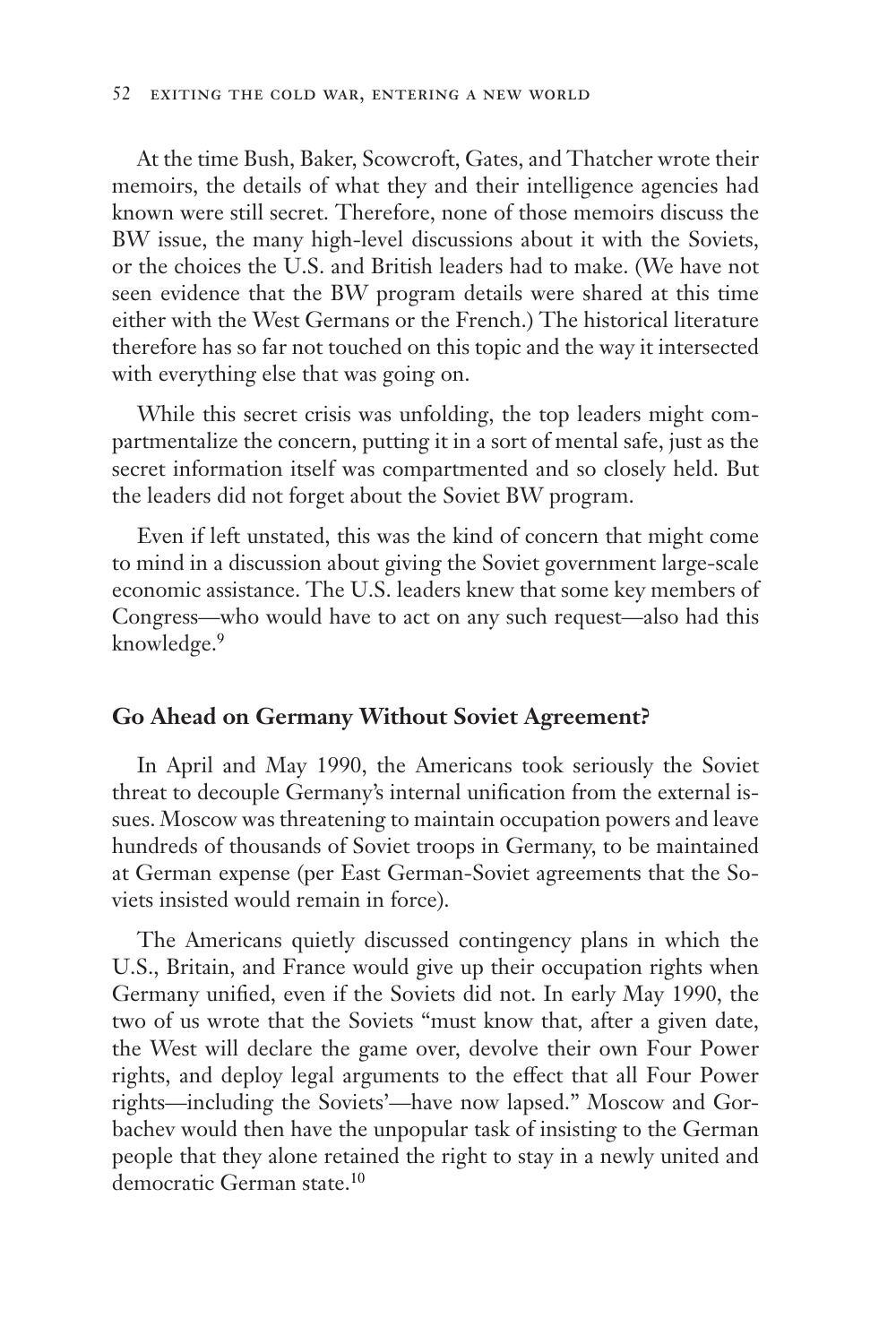Kohl had come to a similar conclusion. Unification had to go ahead. Foreign policy, he told the visiting British foreign secretary, was like mowing grass for hay: you had to gather what you had cut in case of a thunderstorm.11

Yet the Americans and West Germans sought more creative ways to address Soviet concerns without such a blunt, dangerous, confrontation. Their ideas would use the institutions of the new Europe.

First, they stressed NATO and NATO's integrated military command. They had decided against a "French" solution for Germany.

The stock, cutesy quote, constantly repeated, and attributed to Lord Ismay, is that the purpose of NATO was to "keep the Russians out, the Americans in, and the Germans down." This is clever. It is not really right.

The basic genius of the European constructions was to temper all the old national conflicts in a wider political community. The old European Coal and Steel Community, a precursor of the European Community, included the vital industrial resources of France as well as Germany. NATO, then, was similar to the European Community, later the European Union, in that it was not just a control mechanism—it was a different kind of political and economic and even military community. The political community worked because its members were free and democratic.

Like other NATO members, West Germany did not have truly independent armed forces. It was not singled out; this was the situation of all NATO member forces in the integrated military command. All of them were assigned to NATO's command structures, so that the higher command and staff echelons were international. By retaining full German membership in NATO, the German military remained enmeshed in this international military structure.

NATO was also a key factor on the question of German nuclear weapons. Before Germany agreed to join the Non-Proliferation Treaty in 1969, governments had been arguing for ten years about whether Germans needed nuclear defenses. West Germans had their share of national pride and felt very threatened by Soviet military power. The renunciation of nuclear weapons finally made sense to them because of the NATO alliance. The West Germans could point to the assurance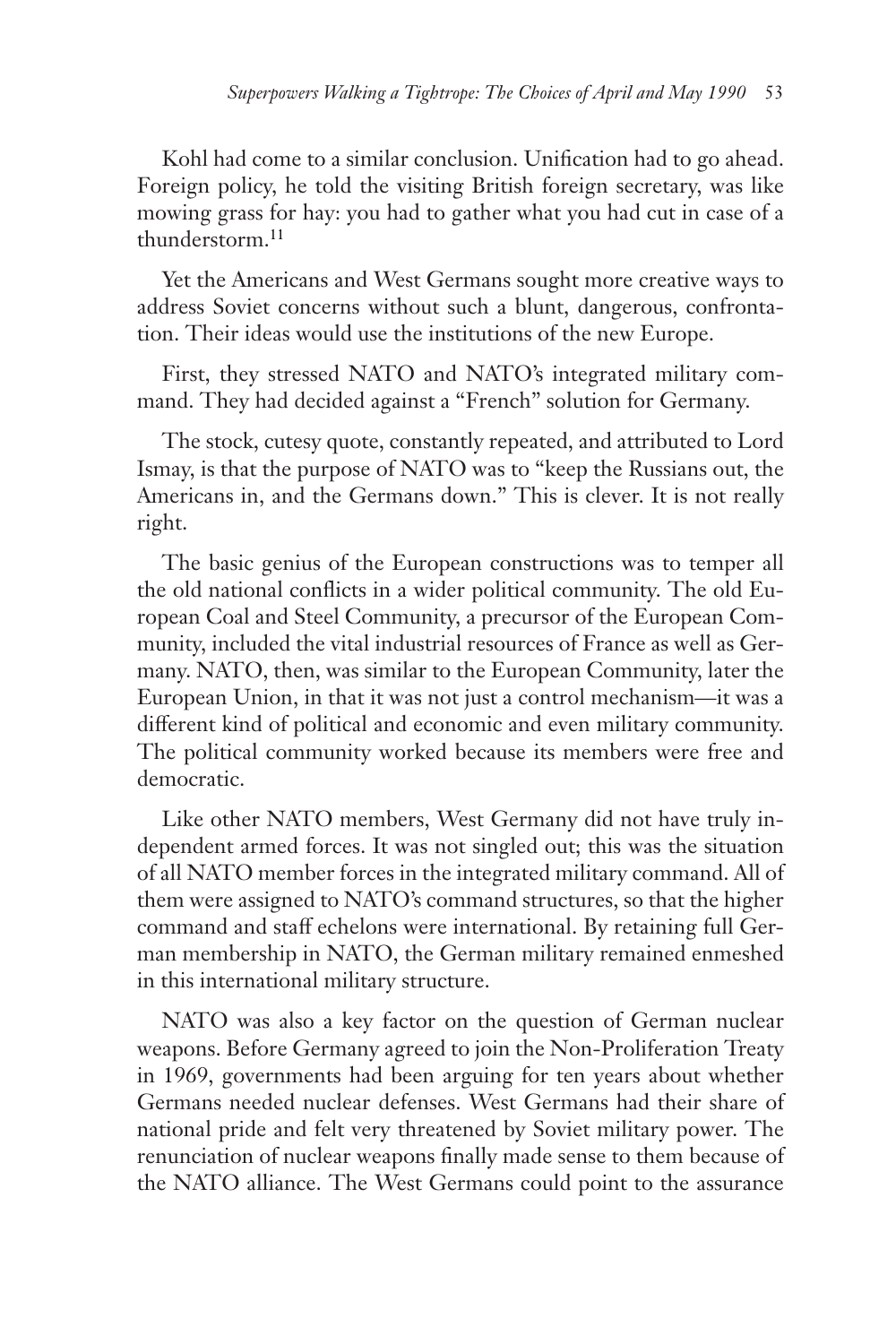of British, French, and—above all—American nuclear defense. For the systems in Europe, American nuclear defense was coordinated through NATO.

The other big constraint on the Germans would be the planned Conventional Forces in Europe (CFE) treaty. The West Germans and Americans were happy to limit a future German army, but only if and when other national armies in Europe were limited too.

After the first CFE treaty was concluded in 1990, it would limit alliance totals of military equipment and U.S. and Soviet stationed manpower. These would not necessarily limit *German* force size. The plan was that in the next round of CFE talks all countries would accept national manpower ceilings too. The Germans would then have national limits along with everybody else.

The Soviets did not want to wait for the 'next' CFE treaty after this one. The governments worked out a compromise solution, with some particular help from the American side. The plan would still be that all the CFE countries would accept such limits. Rather than be silent and noncommittal until that future agreement was signed, the West Germans would lean forward and simply make a unilateral political statement about the ceiling they planned to adopt in that future negotiation.

Thus, Germany would have committed itself to a future ceiling. But it would still stick to the plan that such a ceiling would only be binding when all the other CFE parties went along and joined in accepting limits too. The solution had another key virtue: it kept the pressure on the Soviets to come to agreement on the current CFE treaty and get that done in 1990, a very difficult task.<sup>12</sup>

This plan worked. The Germans made their commitment. They picked a total ceiling of 370,000 on the active duty strength of their armed forces. This was a meaningful reduction. In 1988 West German armed forces alone were about 490,000 strong; East German forces numbered about another 170,000. So, in theory, upon unity the combined German armed forces would be about 660,000 strong, and the Germans were pledging to cut them back to no more than 370,000, along with all the other CFE limits on military equipment.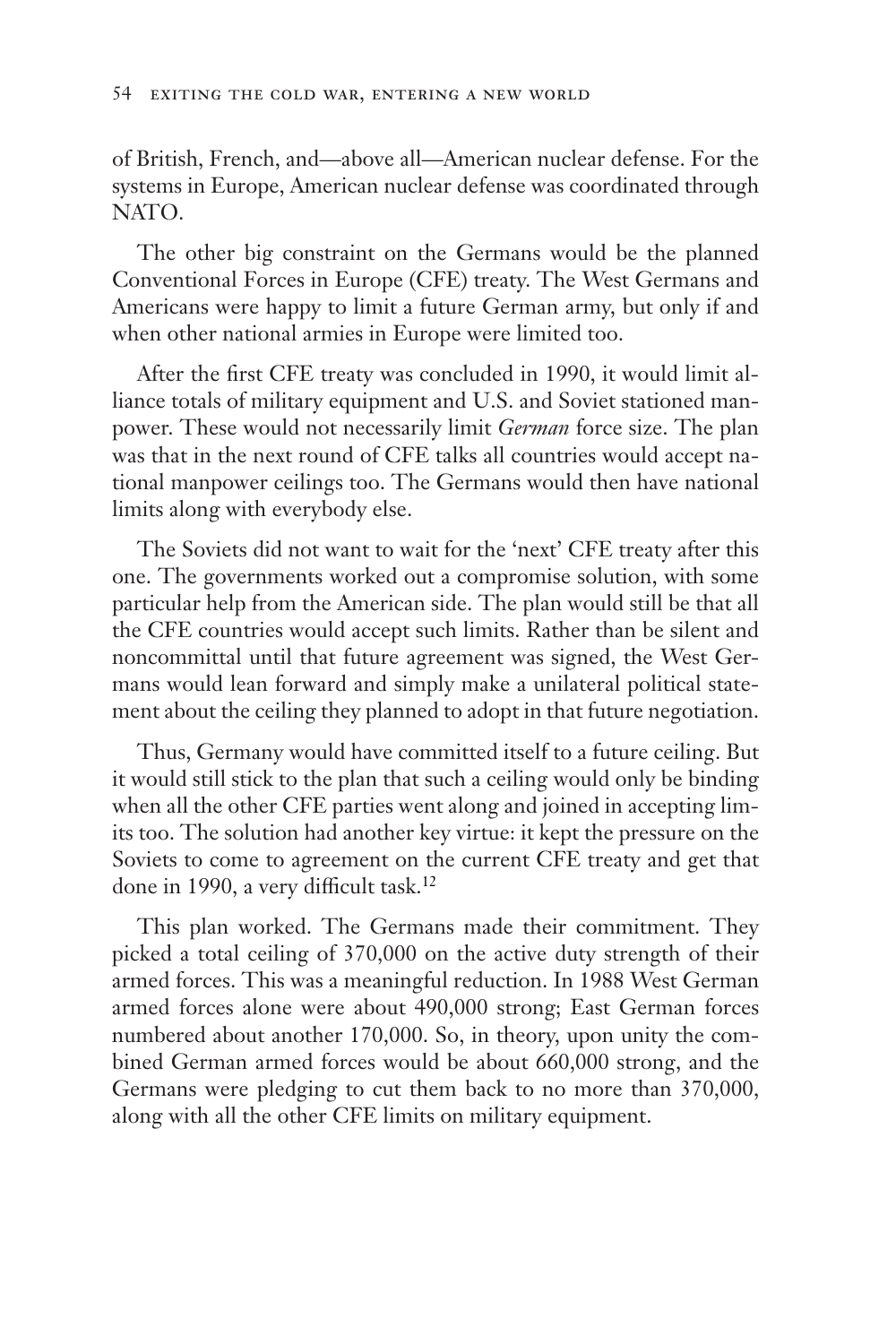The Germans complied with these limits, at great expense. The Germans ended up destroying nearly 11,000 items of major military equipment at a cost of about \$5 billion.<sup>13</sup>

As planned, the CFE treaty was signed alongside the Paris Summit of the Conference on Security and Cooperation in Europe (CSCE) summit in 1990. Also, as planned, the follow-on agreement (CFE 1A) was concluded alongside another CSCE summit, in Helsinki, in 1992. It added the binding national ceilings on troop strength for all of the other 29 countries that then were parties to the agreement (as by then the Soviet Union had broken up).<sup>14</sup>

German forces remained in NATO's integrated military command. This, plus the use of 'annexation/takeover' as the vehicle for unification, helped settle Germany's nuclear weapons status as well.

The old Federal Republic of Germany's acceptance of the Non-Proliferation Treaty in 1969 remained binding on unified Germany. The Two Plus Four Treaty (the Final Settlement with Respect to Germany) reaffirmed Germany's non-nuclear weapons commitment. Further, since the Western approach would not allow American forces to be stationed in the former territory of East Germany (the "special military status"), that area thus also became a nuclear-weapons-free zone as well.

In the spring of 1990 the West Germans and Americans had put together a serious and adequate package of assurances about how to address future German military power. These reassurances were probably more important to Moscow than the NATO membership issue itself. Germany's NATO membership was essential to this control concept. It, along with the planned CFE arms control system, allowed such controls to make lasting sense for the Germans.

In Moscow in May, Baker and his aide, Robert Zoellick, had started using and sharing a set of 'nine points' to summarize all the ways that the West was already addressing, or moving to address, Soviet concerns. These points, frequently reiterated, had real substance. And the United States, West Germans, and their allies followed through on every one of these points.15

All these agreements have been taken for granted for a long time. Yet it is worth remembering how much these understandings are inter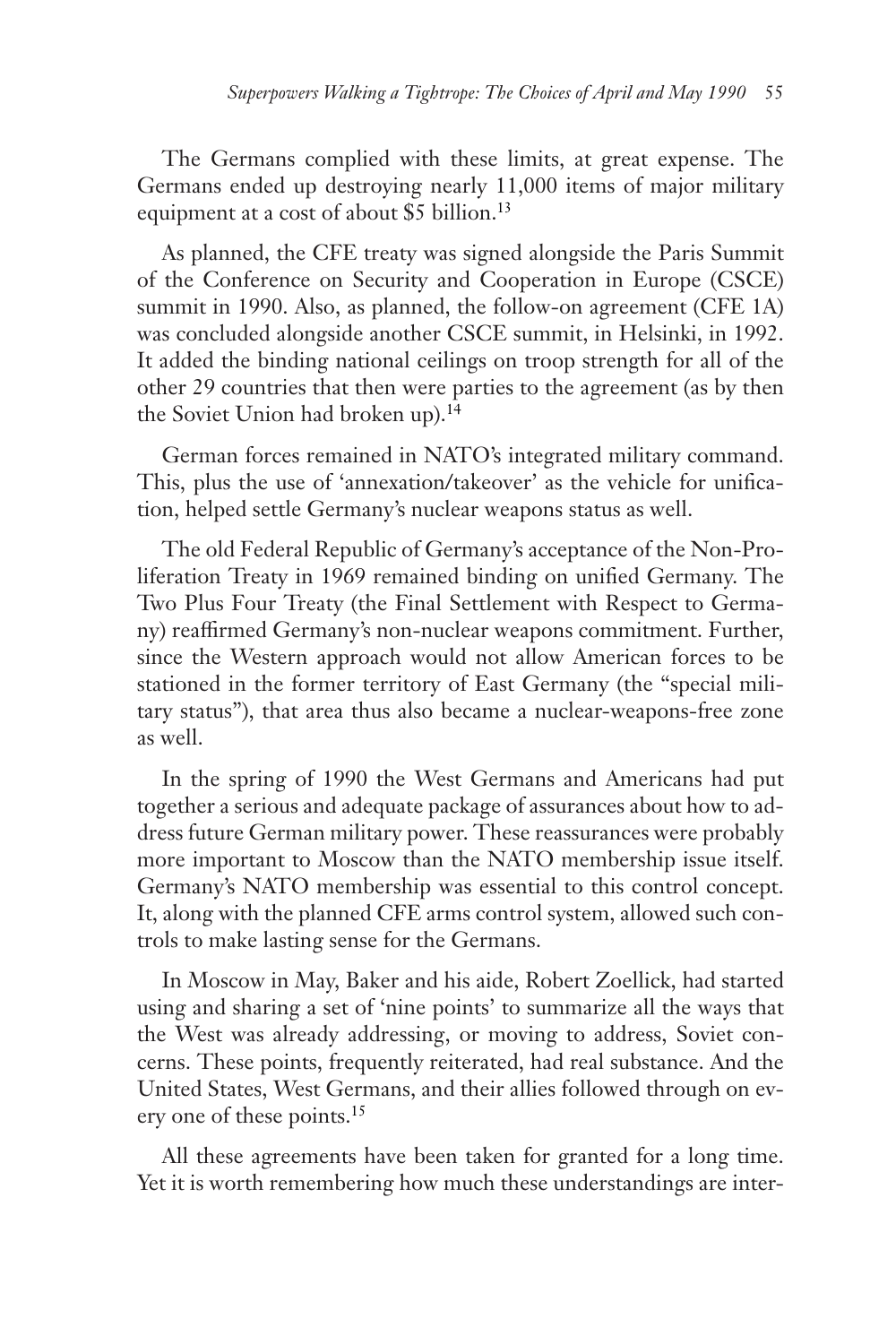twined with other structures, like CFE and NATO. If the wider structures disintegrate, long-entombed questions about German security, and the security of others, will return to Europe.

Kohl made another visit to Washington on May 17 to coordinate again with Bush before Gorbachev arrived in Washington two weeks later. Amid the meetings, the German and American leaders broke away for a more private discussion. Bush and Kohl had a private talk, practically alone.

Quietly sitting together in the Oval Office, Bush asked Kohl for his honest opinion about the core question: Did the German public want the American troops to stay, if Soviet troops left, as Bush thought they should?

Bush acknowledged the "isolationist" tendencies on both sides of the Atlantic. "It would be understandable," he said, "if [the German people] didn't want U.S. troops."

Kohl's answer was twofold. "The U.S. troop presence is related to NATO. What sort of NATO would it be, leaving U.S. troops aside? If the U.S. left, NATO would vanish and there might be only CSCE." Where would be the security, including for countries like Norway or the smaller states?

Second, Kohl added, even if the Soviet Union withdraws, "it is still in Europe. If the U.S. withdraws, it is 6,000 kilometers away. That is a big difference."

Looking at the future of Europe even beyond the year 2000, Kohl foresaw the Americans staying in Europe. If the Europeans allowed the Americans to leave, it would be "the greatest defeat for us all. Remember Wilson in 1918," he said, referring to the failure to keep the United States engaged in Europe after World War I.

Kohl became emotional. Trained in history, Kohl felt deeply about issues and places of national memory. Looking ahead to his next visit to the United States, in a few weeks, he and Scowcroft had already made plans to tour Arlington Cemetery, a resting place for the remains of many American soldiers, sailors, and marines.

George, he said, don't worry about those who draw parallels between U.S. and Soviet forces. We will push this through. We'll put our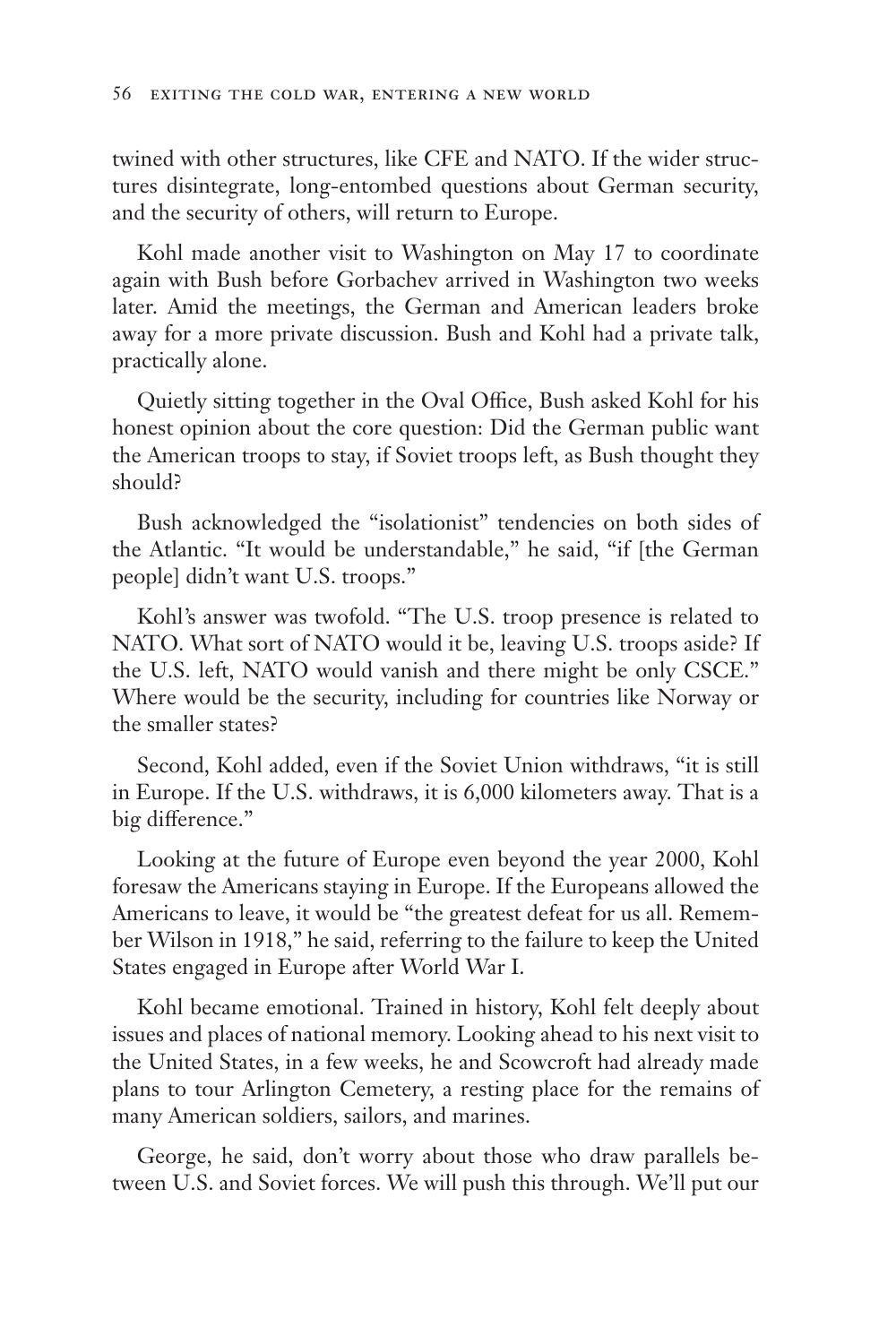political existence at stake for NATO and the political commitment of the United States in Europe.<sup>16</sup>

Germany was not alone in such beliefs. Almost all the NATO member governments positively liked the alliance. Led by some with especially positive experiences and views among key ministers, like Norway or the Netherlands, the smaller governments felt enlarged and empowered by being part of a larger whole.

Therefore, it is a bit disorienting for us to read contemporary scholarly arguments about these years, accounts perhaps a bit colored by knowledge of what happened after 1990 and 1991, that see in this diplomacy an offensive American master plan to attain "preeminence" or "hegemony" in Europe (or some other imperious-sounding term currently in academic fashion). It should be apparent by now just how complex transatlantic and European power relationships were, and still are even now.

In 1989 and 1990, Bush was planning a gradual but large *downsizing* of the American military and U.S. defense spending, a plan he announced in August 1990 (a historic announcement that coincided, by astonishing happenstance, with Iraq's invasion of Kuwait). With the world changing and the tide of American presence in Europe going out, the Bush administration was trying to anchor a diminished but still reassuring military presence and ensure that America remained a European power. In that sense the administration felt defensive, not expansive.

In 1989-90 the United States was coming off a large national debate about U.S. decline and the powerful surge of economic nationalism so remarked upon by American and foreign observers. A core issue—as Bush opened up about so candidly to Kohl—was whether, and how, the United States would maintain a major presence in Europe at all. On this point, U.S. leaders were extremely attentive to European views and currents of European opinion, none more important than those in West Germany.

In this context, the true consensus position emerging during the spring and summer of 1990 was neither to abolish the alliances nor to extend them. It was a mix.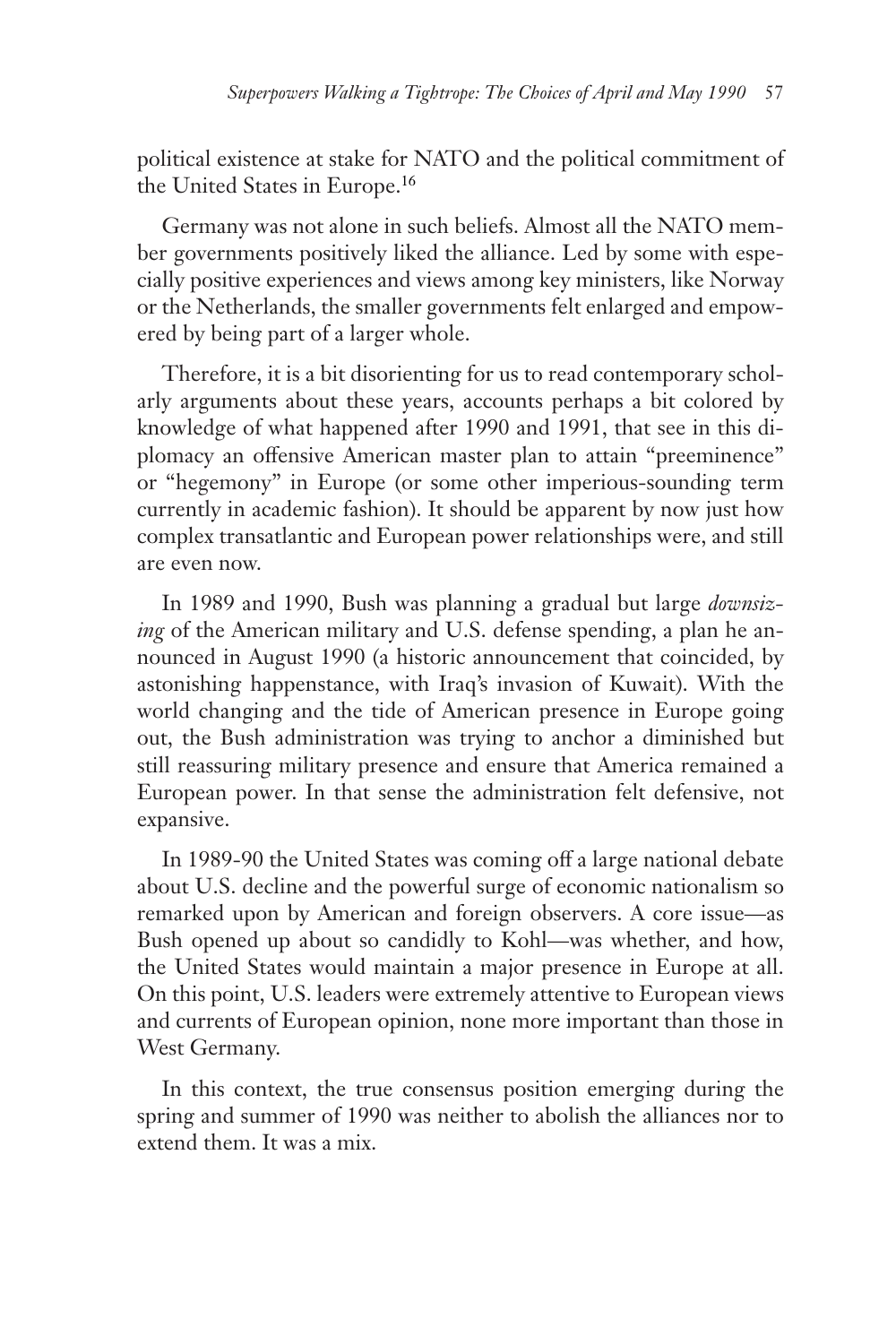Unnerved by Moscow's April 1990 crackdown against Lithuania, the East Europeans were rapidly losing interest in retaining any defense alliance with Moscow at all. The West Europeans wanted to keep the alliance they had. Dangers did seem to have diminished for the moment, so there was no pressing need to create any new alliances.

What was pressing in the spring of 1990 was a widely shared sense of *uncertainty* about the future. On May 4, 1990, Bush used a commencement address in Oklahoma to discuss the need for a new kind of NATO, with a new strategy. He apologized to the graduating college students for dwelling on such a seemingly faraway topic.

The new mission, Bush explained, would be much more political. As for the military side, as Bush put it, "our enemy today is uncertainty and instability."17

That phrase seemed like a vague hedge. It was. It also turned out to be an accurate prediction.

Few, if anyone, predicted in May 1990 that NATO allies would face two wars just in the next year. One would arise in the Middle East: Iraq's August 1990 invasion and conquest of neighboring Kuwait. The other, for which the storm clouds were already gathering, was a set of wars that arose in the Balkans, as the disintegration of Yugoslavia led to wars that began in 1991.

The Soviet threat seemed to be gone. But new sorts of conflicts and dangers were already on the edge of bursting into flame. In April 1990 the Soviet government was placing an embargo on breakaway Lithuania and the threat of violence was obvious.

Leaders liked and generally trusted Gorbachev. But they were already looking beyond him.

For instance, by 1990 Kohl and Mitterrand were as close as cousins, or even brothers, including the occasional flareups. Meeting with Kohl at Mitterrand's country home in Latche near the southwest coast of France on a chilly, windy day in January 1990, the two men talked about what might come next in Moscow.

"The Gorbachev experiment will still go on for a certain time," Mitterrand predicted. "What will come after, if he fails? "Ultras!" Mitterrand said, answering his own question. "Not Communists, but a tough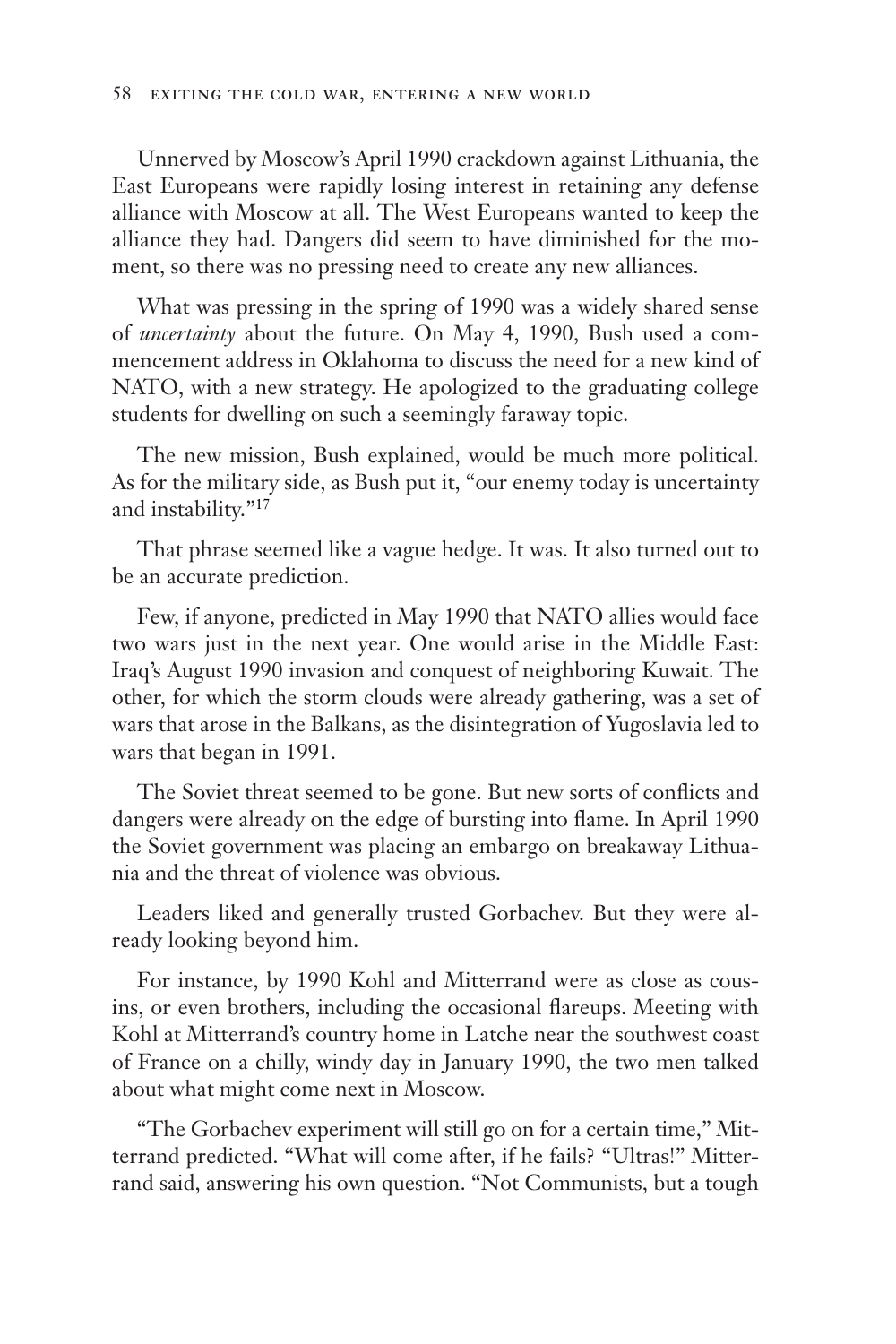military dictator." If the military won, Mitterrand thought they would stick with liberalization of the economy. "But the nationalist elements would stand strong in the foreground. Blood would flow in Georgia and other parts of the Soviet Union."18

Conjectures like these were common in 1990. They were one reason why the existing allies valued their defense link to America.

Worries like these were also a reason to try to help Gorbachev stay in power. It was why Bush, Kohl, Mitterrand, Thatcher, and others all worked hard to find a way to help Gorbachev with the issue of Germany staying in NATO.

## **How to Help Gorbachev?**

For his part, by May 1990 there was no doubt Gorbachev was interested in getting significant economic assistance for the Soviet Union. The Soviet desire for economic assistance surfaced at last when Shevardnadze spoke with Kohl in Bonn on May 4. It was getting hard for the Soviet government to borrow money to import goods, especially food. Their existing creditors (in Western Europe and Japan) would not make new loans.

Shevardnadze asked the West German government for help. Kohl was determined to help as much as he could.

Without informing his cabinet (but telling Genscher), Kohl contacted leaders of two major West German banks. He sent his national security advisor, Horst Teltschik, with the bankers to Moscow, in secret, to explore the Soviets' needs and possible responses.<sup>19</sup> The Soviets asked for a credit line of DM 20 billion (about \$12 billion) guaranteed by the West German government. The West German government could not back up that kind of loan.

Teltschik met directly with Gorbachev, who again linked the credit issue to continuation of his overall program of economic reform and *perestroika*. But Gorbachev was not interested in compromising on the security issues involving Germany. They at least agreed that Kohl would come back to the Soviet Union in the summer and visit Gorbachev in his home region, the Caucasus.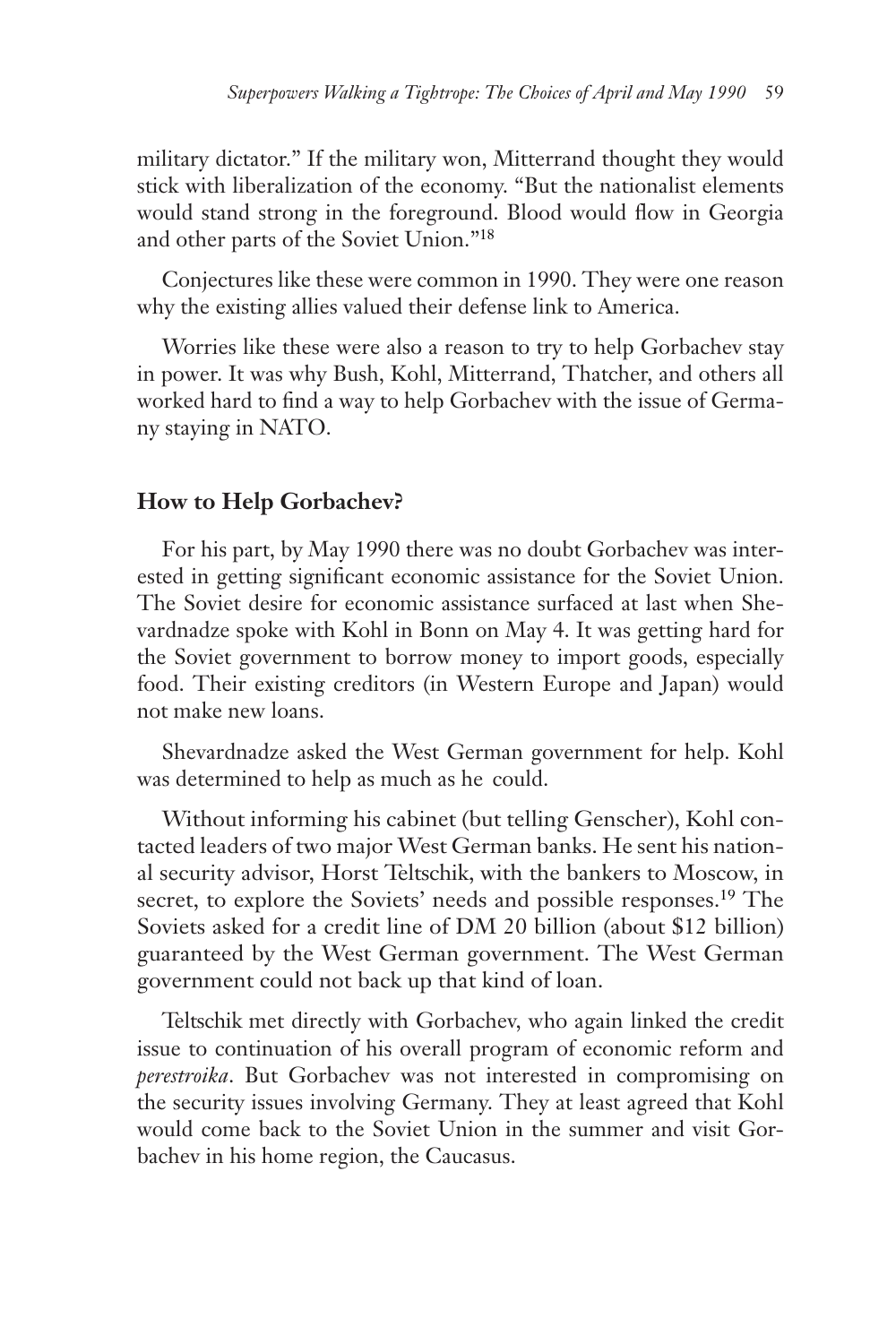When Kohl met with Bush in Washington a few days later, the Soviet request for money was at the top of his agenda.<sup>20</sup> Kohl said his government could guarantee about \$3 billion in loans. He hoped the U.S. would guarantee some more.

Bush would not do it. He was still walking his tightrope. He had tried not to be too tough about Lithuania. But with the Lithuanian crisis not yet settled, adding more Soviet debt, without real Soviet economic reform, did not make sense to him. The secret biological weapons crisis (which we believe Kohl did not know about) could have been in the back of Bush's mind too, but we do not know.

Kohl urged Bush to change his mind.

But Bush stood firm. He did not think the Soviets could repay big new loans under their current circumstances.

Kohl still disagreed. He urged Bush to help Gorbachev, not wait for him to be overthrown.

Did Kohl think that there would be a military takeover? Bush asked.

Yes, said Kohl, by a civilian group backed by the military. He urged Bush again to think about the upcoming summit. Gorbachev needed to be able to stand beside the American president as an equal.

Bush promised to treat Gorbachev as an equal, moving forward on political relations and arms control. But the United States would not give Gorbachev money, not unless the Soviets changed their policy toward Lithuania.

The issue of economic assistance was left there for Bush to ponder as the U.S.-Soviet summit approached. Meanwhile, Baker was meeting with Shevardnadze, then Gorbachev, in Moscow.

The meetings did not go well. Baker made little headway with Gorbachev, but did deploy the set of nine assurances about managing Germany and changing NATO, which Zoellick had drafted and tried out earlier in the day.

For weeks, Chernyaev had privately urged Gorbachev to stop what he called this "nonsense," this "false patriotism of the masses,"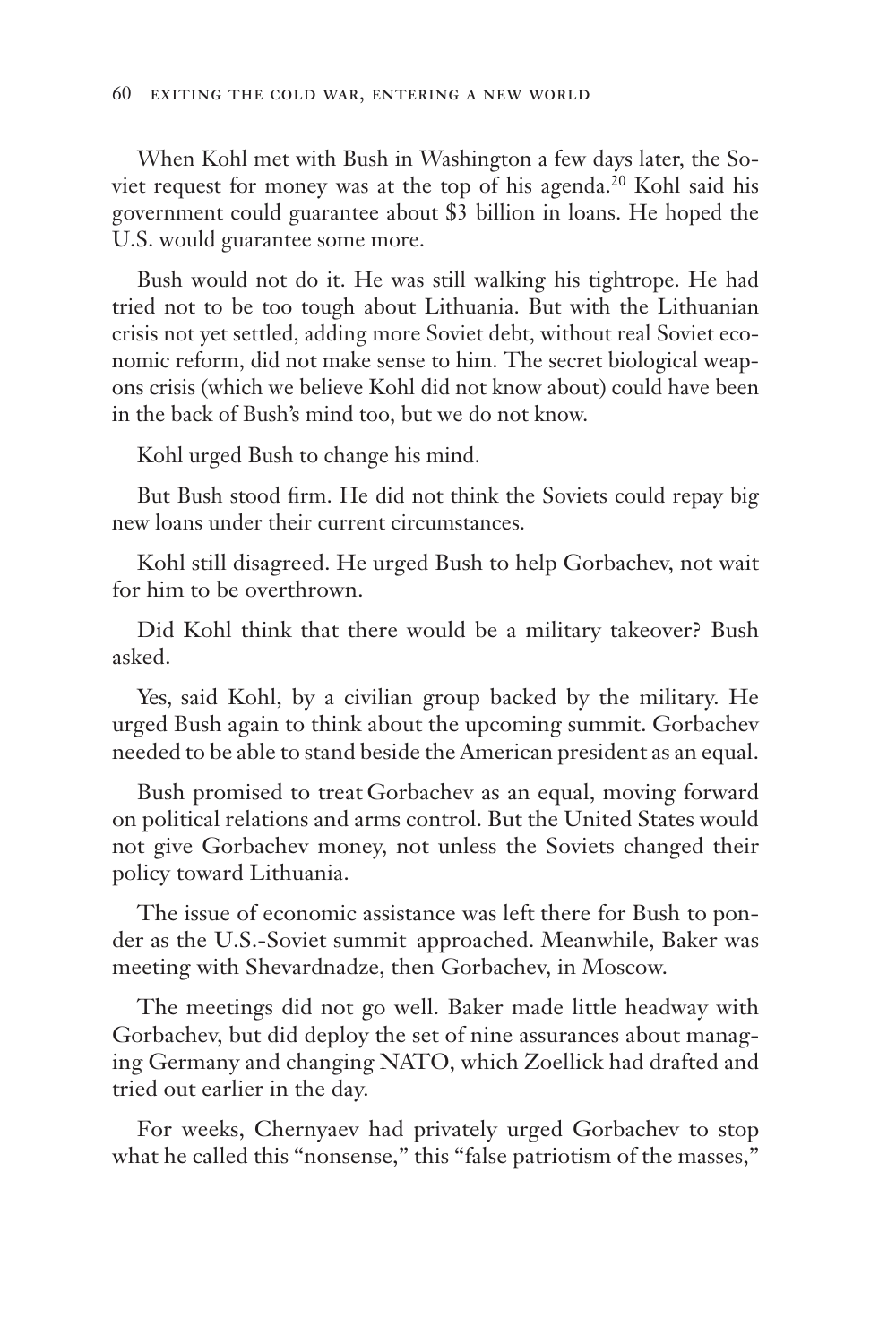and adjust his position on NATO and not "again miss the train." Gorbachev, however, still seemed adamant.<sup>21</sup>

Gorbachev moved the conversation with Baker to his agenda. He challenged the Americans' real intentions toward the Soviet Union, given the clashes over issues such as Lithuania and Germany.

Then, just as Kohl had expected, Gorbachev presented to Baker the same kind of request for money that he had made to the West Germans. Gorbachev said he needed \$20 billion in loans and credits to overcome a significant funding gap over the next few years. The United States had to be involved, at least symbolically, in the loan effort. The next few years would be critical in easing the transition to a market economy.

Baker could offer Gorbachev little encouragement. It was hard to justify spending U.S. taxpayers' money if the Soviets were still subsidizing the Cubans and economically squeezing the Lithuanians. Baker was essentially making the same points Bush had made to Kohl, in Washington, the day before.

Reflecting on this meeting in a message back to Bush, Baker's leading impression was that Gorbachev was clearly feeling squeezed and would probably react strongly to any action that compounded his political difficulties at home. "Germany definitely overloads his circuits right now."

It was one thing for the U.S. and the Soviet Union to no longer be enemies. It was still another long road for the U.S. to actually consider giving the Soviet Union large sums of money.

First, the United States at this point did not even have normal trade relations with the Soviet Union, something which Bush could not do alone. Any such deal would require support from the U.S. Congress, controlled by the opposing Democratic party. U.S.-Soviet trade relations were not yet even on the level the U.S. had with China (normal status, but temporary, up for renewal each year).

Next, someone would have to make a case about what the money was for—how it would actually be spent. After that, Bush would have to persuade the Congress, then embroiled in a taut battle with Bush over his determined efforts to move back toward balancing the budget, that the United States should appropriate large sums of money to a Soviet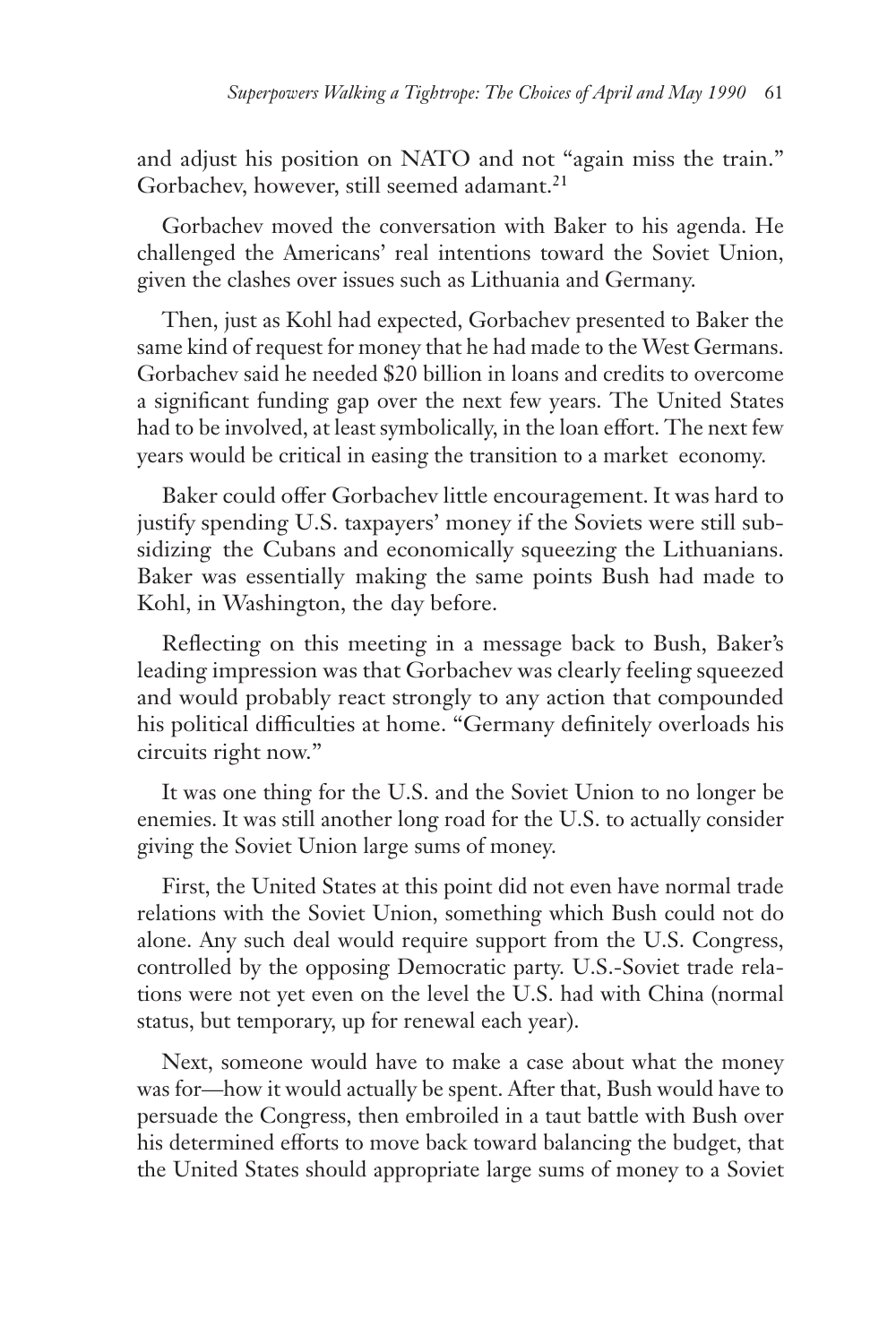government that, on the surface, still seemed to be in pretty good shape and was devoting an enormous part of its economy to its military-industrial complex and massively subsidizing governments like those in Cuba and North Korea.

After Baker returned from Moscow, Scowcroft laid out, in a very closely held memo, what he thought was the emerging "strategic choice" for Bush. This was the first time the Soviet Union had asked for help in this way from Western governments. "The decision," Scowcroft wrote, "is not in essence about aid to Soviet economic reform—the chance that we can turn the Soviet economy around is a slim one indeed."

"This is—and you should view it as such—a strategic choice about whether economic assistance is a direct and expeditious means by which to secure the victory of the West in the Cold War by obtaining the unification of Germany in NATO and the withdrawal of the Soviet military from Central and Eastern Europe."

On that question, Scowcroft thought that a big investment, even \$20 billion, was worth considering. "Some will say that we would be paying for what the Soviets will have to do anyway—leave Eastern Europe and Germany." But Scowcroft explained how difficult things could get. The Soviets "could make Central Europe a tense place for the next few years—years that are critical to the solidification of the Western gains of the recent period."

It was true that the money to the Soviets might be wasted. It "would probably be spent on a quick infusion of consumer goods to blunt the impact of half-hearted economic reform measures."

Nor would Congress support help "while the Soviet Union spends \$15 billion a year to arm its client states—\$5 billion in Cuba alone—and continues to strangle the Lithuanian independence movement." But the U.S. had to concentrate on the most important problems, even if such an understanding about assistance would be a gamble on both sides.<sup>22</sup>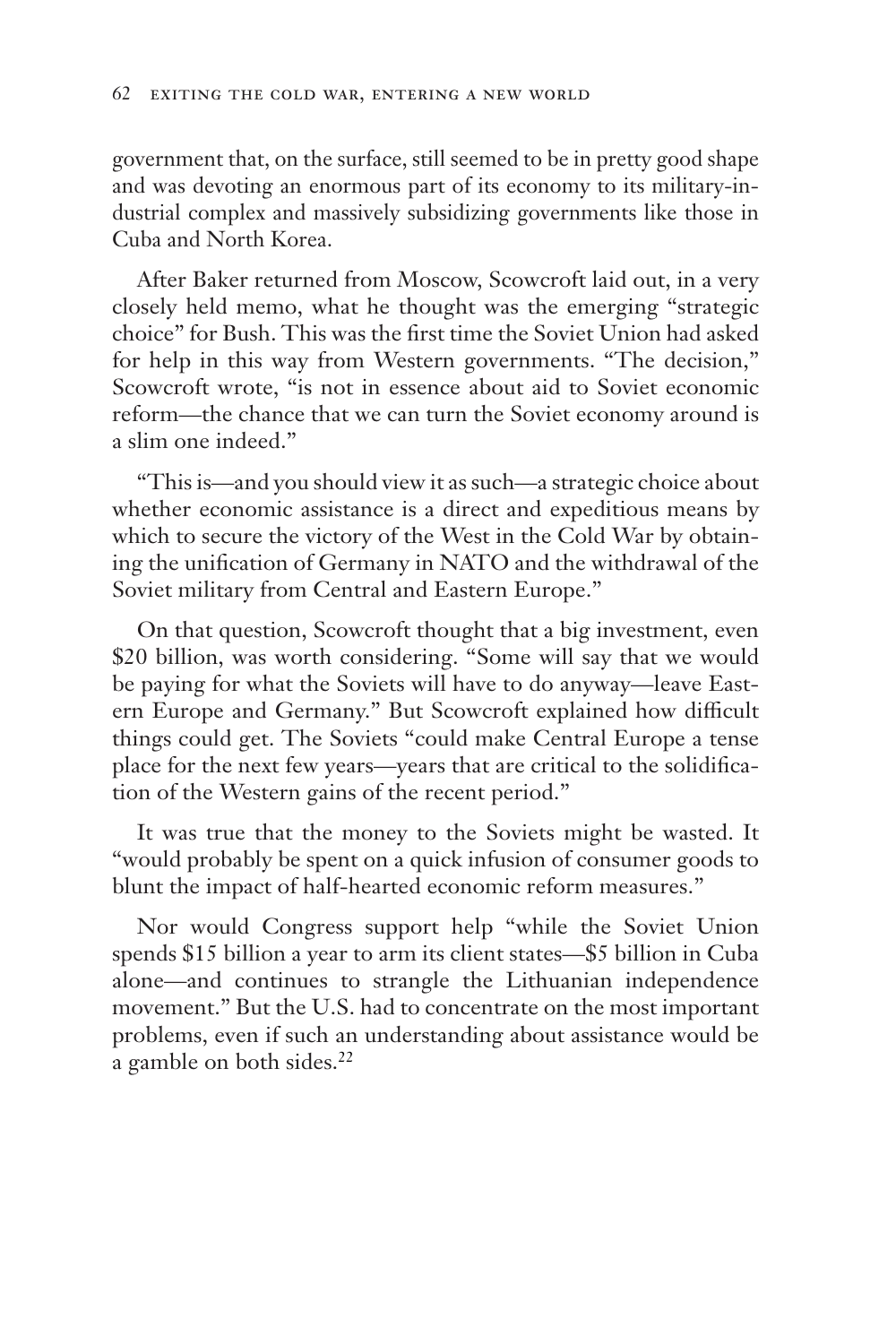## **Free to Choose**

Mitterrand did not like to lean on Gorbachev. When he journeyed to Moscow to meet again with the Soviet leader, in late May, about a week after Baker left, the French president's tone was more philosophical. He threw in his weight on the German freedom to make the choice of alliances for themselves. "I do not see," Mitterrand told him, "how to forbid united Germany from choosing its alliances as agreed in Helsinki."23

The notion of Germans debating about NATO was not idle theory. In election campaign after election campaign, anyone who had followed German politics that year, West or East, could see that their political leaders—West or East—were offering a full menu of options.

Free to choose: the Soviet government had said it agreed with that principle when it was codified in the Helsinki CSCE Final Act of 1975. This had always been an argument that had stuck with Gorbachev, resonating as it did so strongly with his other political principles.24

By the end of May, as Gorbachev contemplated his trip to the United States, he faced a turning point in the course of East-West relations and *perestroika*. The stakes in continued cooperation with the West were enormous. Gorbachev and Shevardnadze had stated both publicly and privately that their first priority was domestic reform. That meant cutting military expenditures and avoiding the distraction of a major international crisis.

In the spring of 1990 the Soviet Union appeared to be resigned to the failure of its policy in Eastern Europe. A long document prepared by the Central Committee staff spoke matter-of-factly about the changed political and ideological face of Eastern Europe. The analysis warned Soviet leaders that they currently had no policy to respond to this situation. There was a vacuum, and the West was filling it.

The USSR was withdrawing with "no rational explanation, with no regard for the immense material and spiritual investment that we made there." The policy guidance grasped at straws. There was still a chance to strengthen the Soviet cultural presence, interest in the Russian language, and so forth. The Central Committee staff even sug-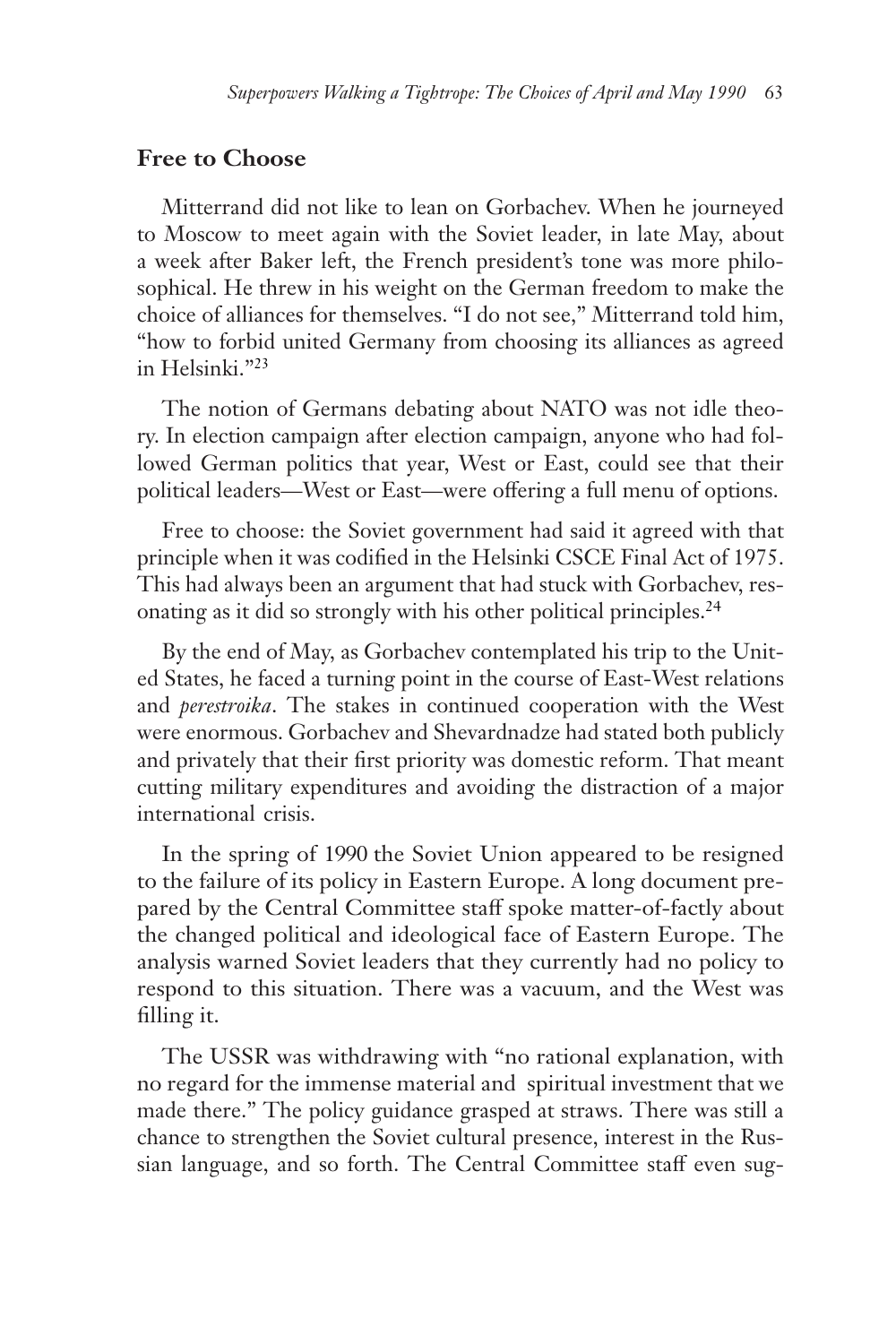gested to a leadership desperately short of hard currency that a new policy in Eastern Europe might require a certain financial investment. "We should not economize," the staff told their impoverished leaders, "because this is a matter of capital for the future."25

The fact remained, however, that Soviet policy in Eastern Europe—premised on the potential for reformed communism—was dead. Germany and Lithuania, however, were a different matter.

The division of Germany and Soviet dominance of its eastern half could be considered the most important achievements of half a century of Soviet foreign policy. This Soviet emplacement in the heart of Europe was the highest and last remaining measure of meaning from the vast sacrifices endured during the Great Patriotic War. Now the West and NATO were threatening to overrun this bastion of Soviet power. It seemed inconceivable that the USSR could submit supinely to such a reverse. Gorbachev's own political survival could be jeopardized by such a concession, and Gorbachev would face a full congress of the Soviet Communist party in July.

Gorbachev tried new economic reforms. On May 24 Prime Minister Nikolai Ryzhkov announced a major new economic reform program, to include liberalizing prices. This would sharply increase the cost of food. The price of bread would triple. A wave of panic buying and public unrest followed. Gorbachev addressed the nation on television on May 27, pleading for calm.

The economic reform measures were eventually rejected by the Supreme Soviet before they could take effect. And, as if to underscore Gorbachev' beleaguered political situation, on May 29 the Russian legislature chose Boris Yeltsin as its president despite Gorbachev's opposition.

Kohl called Bush just before Gorbachev arrived in Washington. Again, Kohl pressed on U.S. money for the Soviets.

But Bush had decided against the kind of \$20 billion "strategic choice" that Scowcroft had invited him to consider. There was just too much against it. There were the problems with how the money would be used.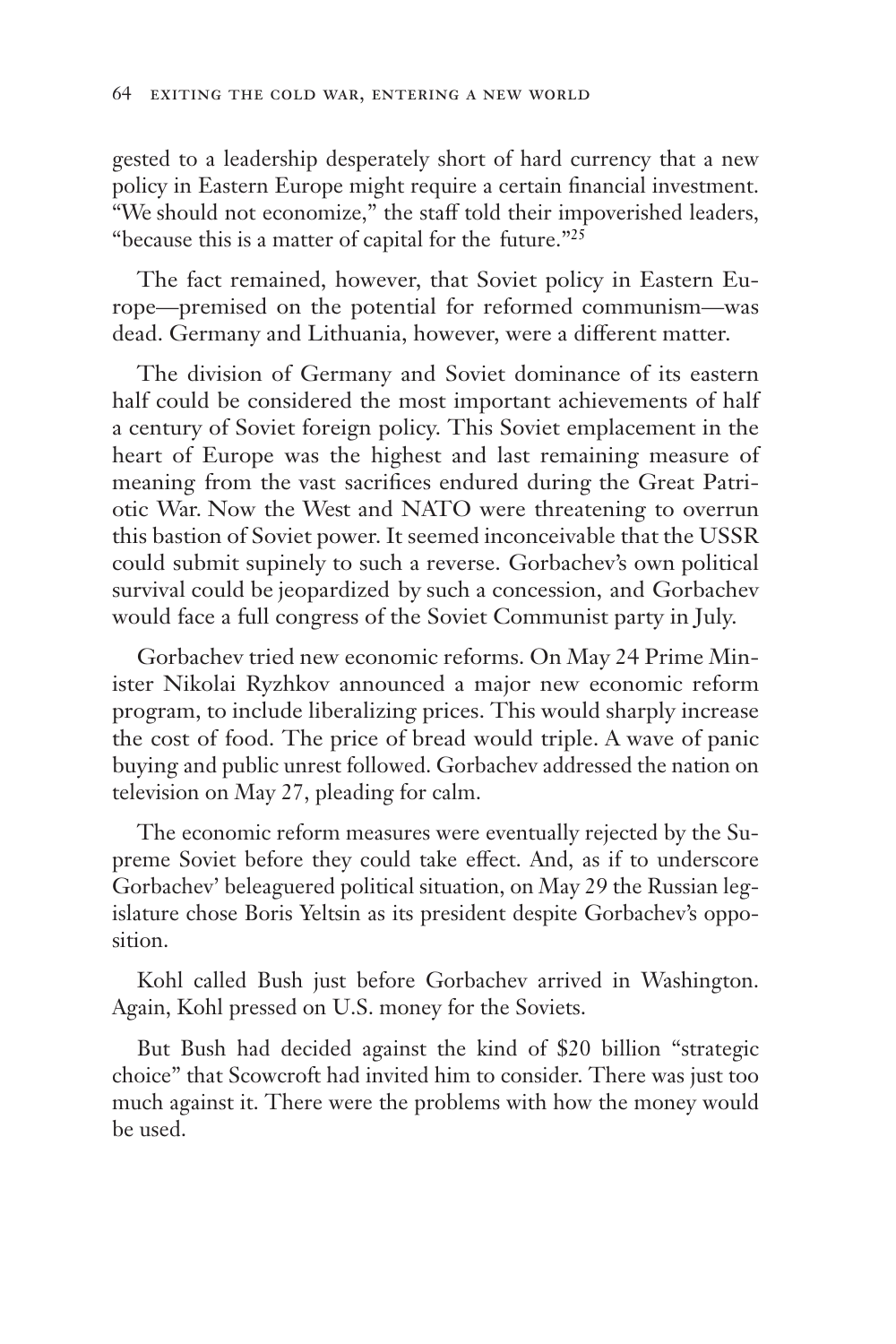Also, though this was a seemingly technical detail, too time-consuming to explain in top-level meetings, there was a crucial issue of different legal authorities and institutions. Under its laws the West German government had much more scope to offer government-guaranteed loans to support its country's exports than was (or is) the case in the U.S. government.<sup>26</sup> Bush and Baker had trouble seeing how to get the federal government to guarantee loans on this sort of scale, and certainly not while Lithuania (and the BW program) were still unresolved.

It would be hard enough just to try and normalize trade relations. As Gorbachev was arriving, Bush had just been going through a very hard battle with the Congress over his decision to renew normal trade with China for another year.

So, Bush did not expect any breakthroughs with Gorbachev. He hoped to at least maintain forward progress.<sup>27</sup>

In this essay, we will not go through the details of the Bush-Gorbachev summit discussions, including the famous meeting on May 31 in which Gorbachev matter-of-factly agreed that Germany should be free to choose its alliance status.

What is worth recalling again is that, the next day, the discussions came back to whether to sign a U.S.-Soviet trade agreement. Bush had checked views around his administration and on Capitol Hill. Opinions were divided, but Baker recommended going ahead with the deal.

Bush agreed. Gorbachev's apparent move on Germany probably contributed to the president's decision to help the beleaguered Soviet leader.

Moving from Washington to the presidential retreat at Camp David, for more relaxed and private discussions, privately, Bush raised the concerns about the discovery of the Soviet biological weapons program. Gorbachev was defensive and promised to look into it.

Gorbachev raised the question of economic aid, of U.S. government-guaranteed loans. Bush said that he wanted to help but needed to see more economic reforms, movement on Lithuania, and a reduction of subsidies to Cuba. Progress on Germany would also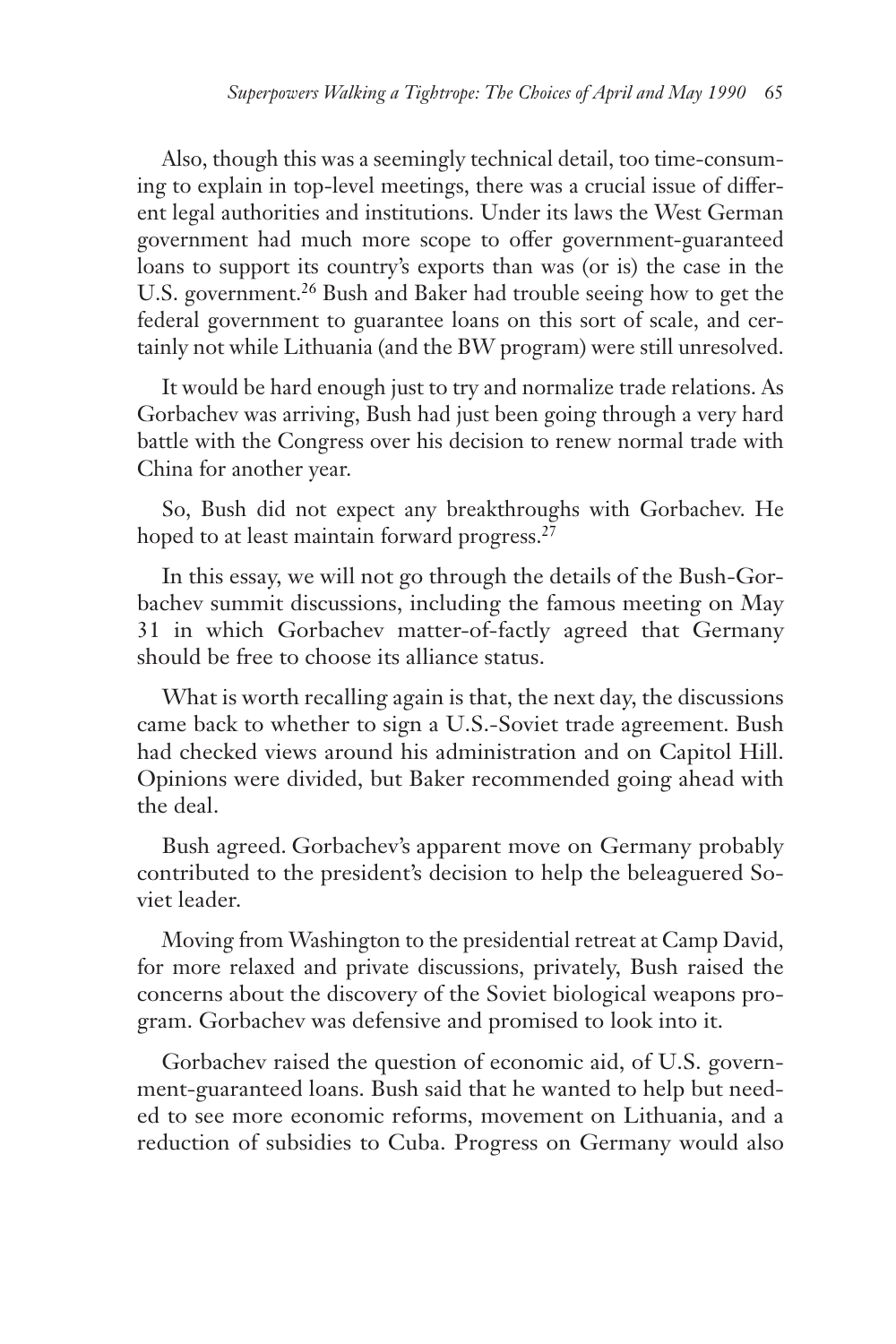create the right political climate for Bush to seek money from the Congress.

Bush did pledge that the G-7 would consider a broad multilateral assistance program, including substantial credits. They would do this at the Houston summit in July 1990, to be held right after the NATO summit in London.<sup>28</sup>

None of the reporters at the post-summit press conference appeared to notice the significance of Bush's press statement mentioning Gorbachev's agreement that Germany was free to choose its alliance status. Nor did American officials call attention to it. They sensed that Gorbachev had finally turned a corner in his approach to the German Question, but the situation was tentative and shaky. Indeed, later in June, Shevardnadze continued to present a doctrinaire line in the discussions about Germany.

Bush carefully reported on his press statement in phone calls to Kohl, Thatcher, and Mitterrand. He did not dramatize the concession. He instead emphasized the need to follow up with a successful NATO summit in July.

None of the other leaders appeared, at least at first, to grasp the significance of the Soviet move; none even inquired about it. (Teltschik, however, noted that this was "a sensation.") Mitterrand did remark shrewdly that Gorbachev would be counting on achieving his security objectives through West Germany's domestic politics.

Bush then followed up with written messages. Again, Bush's tone was cautious: "We, of course, will have to see whether this reflects real flexibility in the Soviet position."29

But, as Chernyaev recalled, the Americans were correct to take the exchange on Germany's right to choose very seriously. When asked later when the Soviet Union agreed to membership of a united Germany in NATO, Chernyaev "unhesitatingly" answered, "On May 30, at the Soviet-American summit in Washington."30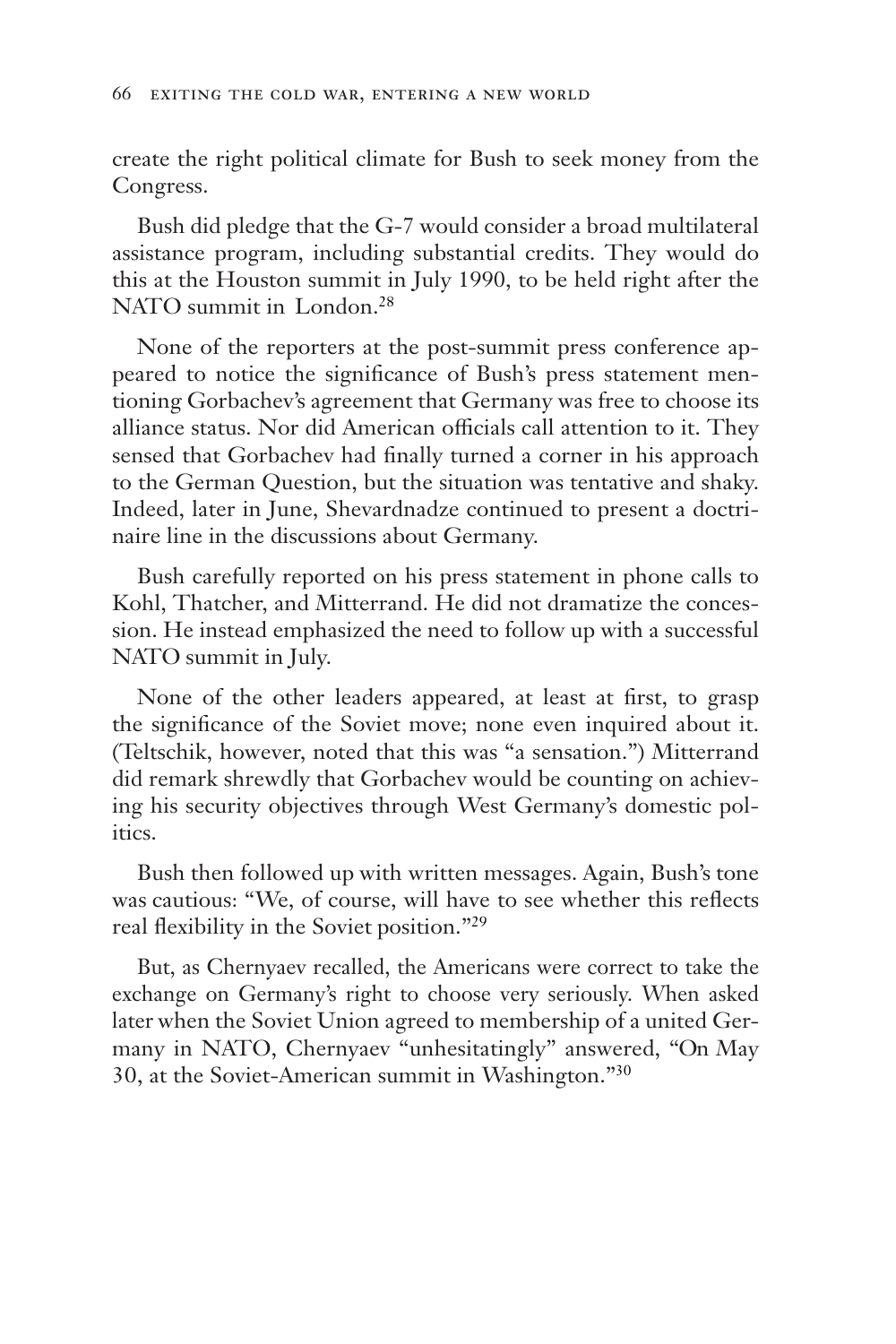## **Conclusion**

In this chapter we just offer a snapshot of one phase in a remarkable story. It is a phase in which, to the outside world, no great events occurred.

But recall again what Bush said to Rice and others that spring: "I don't want people to look back 20 or 40 years from now and say, That's where everything went off track. That's where progress stopped."

Progress did not stop. The superpowers walked the tightrope. They found a way through the new crises over Lithuania and biological weapons. Though the United States could not see any economic aid panacea for the Soviet Union's problems in the spring of 1990, the United States did move forward on normalizing economic relations, for the first time, with its former Cold War enemy. The United States and its allies did craft solutions for the core Soviet security concerns about Germany. The solutions used the institutions of the Cold War and the institutions of the new Europe coming into being.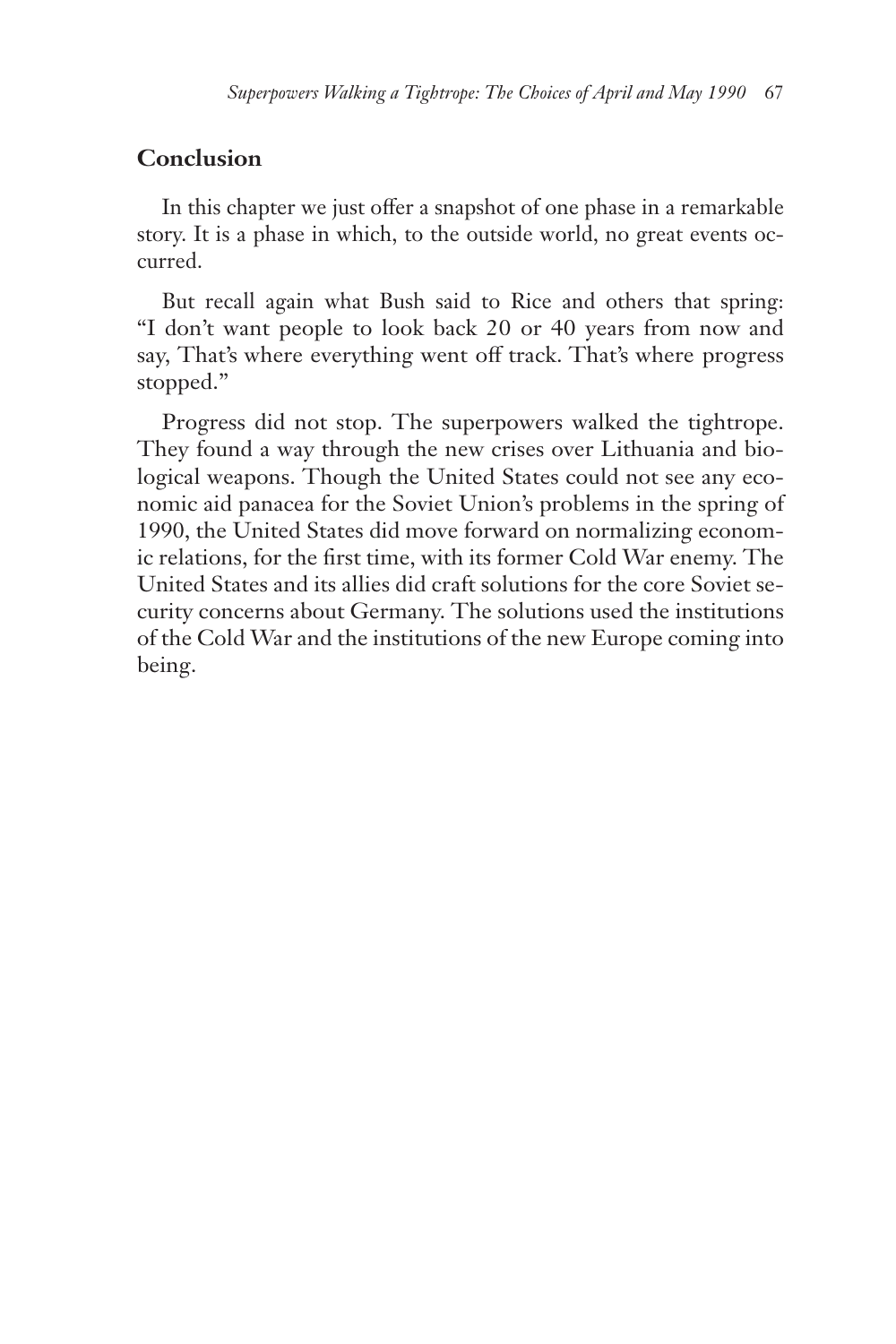#### **Notes**

1. Anatoly Chernyaev Diary, trans. Anna Melyakova & ed. Svetlana Savranskaya, 1990, entries for 22 & 30 Apr, pp. 25, 27, from National Security Archive online (hereinafter cited as Chernyaev Diary).

2. Ibid.

3. This summary and the following exchanges draw from Rice's recollections; George Bush & Brent Scowcroft, *A World Transformed* (New York: Knopf, 1998), pp. 222-29 (for quotes from April meetings with Thatcher and Mitterrand); James A. Baker, III with Thomas DeFrank, *The Politics of Diplomacy: Revolution, War, and Peace 1989-1992* (New York: G.P. Putnam's, 1995), pp. 239-44; Frédéric Bozo, *Mitterrand, The End of the Cold War, and German Unification*, trans. Susan Emanuel (New York: Berghahn, 2009), pp. 240-41. "I don't want people to look back …," Don Oberdorfer, *The Turn: From the Cold War to a New Era, The United States and the Soviet Union, 1983–1990*  (New York: Simon and Schuster, 1991), p. 404 (from Oberdorfer interview with Rice).

4. The use of Lugar as an intermediary arose from an American debate about whether the United States should pressure the Lithuanians to go along with the German and French initiative. Robert Gates, Robert Blackwill, and Rice were opposed, arguing that Washington should not leave its fingerprints on an effort to dissuade the Baltic states from seeking independence. Scowcroft, Baker, and Dennis Ross, however, believed that the Americans could send an "indirect" message to the Lithuanians that they wanted to see a resolution.

5. On the historical evolution of conventional wisdom about the Sverdlovsk issue up to this point, see Michael Gordin, "The Anthrax Solution: The Sverdlovsk Incident and the Resolution of a Biological Weapons Controversy," *Journal of the History of Biology*, vol. 30 no. 3 (1997): 441-80. When Gordin wrote this article, he did not know about the information that Soviet leaders of the BW program had already provided, from late 1989 onward, to the U.S. and British governments.

6. The first key defector, in October 1989, was Vladimir Pasechnik. Later there were other defectors and sources. The head of the Soviet BW program, and Pasechnik's supervisor, was Ken Alibek. In 1989 Alibek joined in the coverups, external and internal. In 1992 Alibek defected to the United States. He has since published a memoir about his work and his defection: *Biohazard* (New York: Random House, 1999). The best overall account of the Soviet biological weapons issues is now Milton Leitenberg & Raymond Zilinskas with Jens Kuhn, *The Soviet Biological Weapons Program: A History* (Cambridge: Harvard University Press, 2012). For more on the origins of the program, see Raymond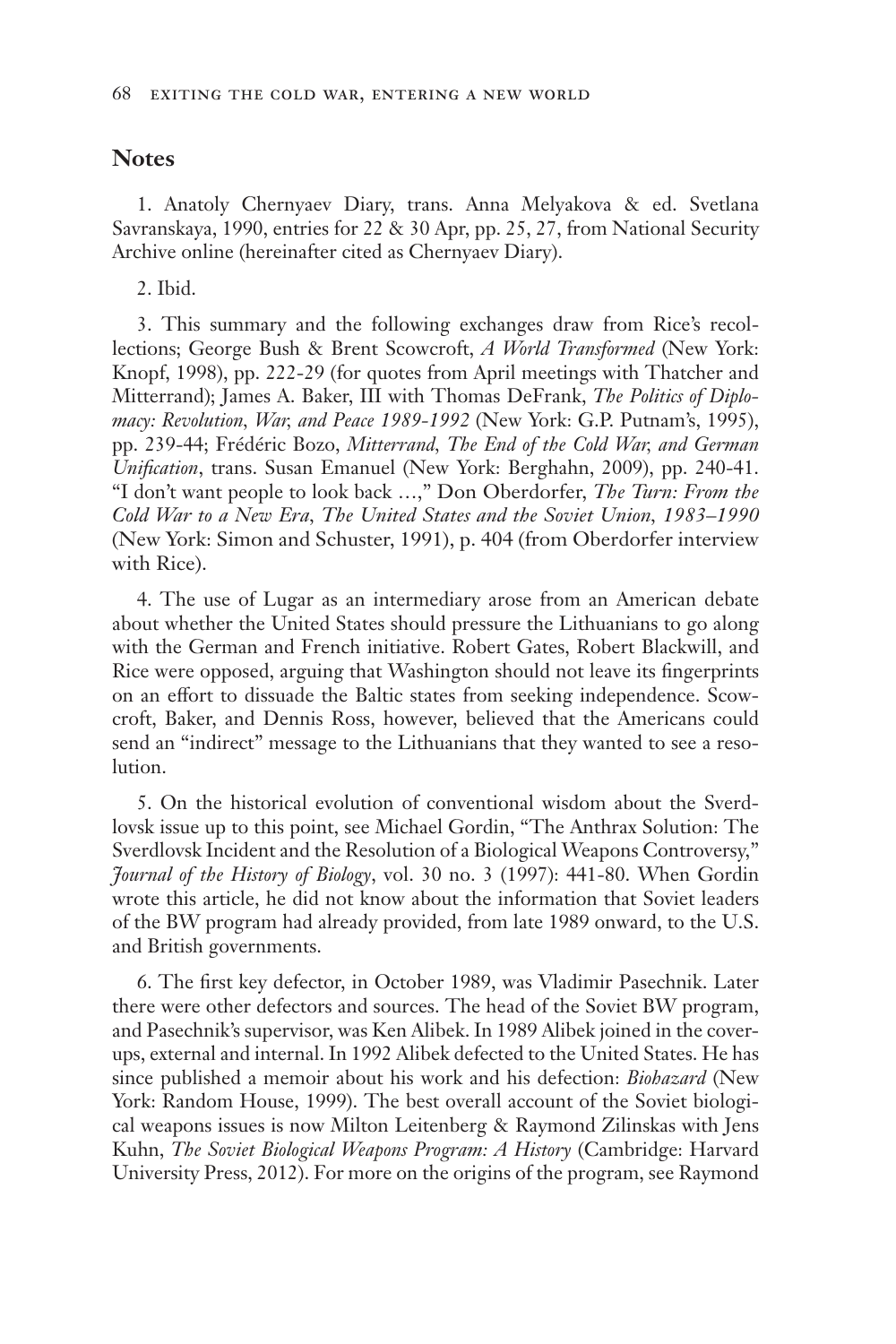Zilinskas, *The Soviet Biological Weapons Program and Its Legacy in Today's Russia*  (Washington: National Defense University Occasional Paper 11, July 2016); see also the valuable narrative in David Hoffman, *The Dead Hand* (New York: Doubleday, 2009), pp. 327-57. The Soviet program leaders, like Alibek, appear to have assumed that the U.S. and British also had large clandestine BW programs. They were profoundly shocked when they learned, including through Soviet site visits in the U.S., that this was not true and that the Americans and British had actually complied with the BWC.

The 1990s-era memoirs, including that of the U.S. ambassador, Jack Matlock, leave out any discussion of these BW issues. The British ambassador in Moscow, Rodric Braithwaite, another contributor to this volume, published his memoir in 2002, after the Soviet defector identities and information had been made public, and he gave some information about this. See Rodric Braithwaite, *Across the Moscow River: The World Turned Upside Down* (New Haven: Yale University Press, 2002), pp. 141-43, but at that time Braithwaite did not feel able to discuss many of the other details that have since come out.

7. Some British officials apparently wanted to publicize all that was known and have a public confrontation with the Soviet government. Bush and Thatcher, and their top aides, did not agree. See the sifting of some of the evidence on this in Leitenberg & Zilinskas, op. cit., pp. 582-92 and their notes.

8. For the Matlock-Bessmertnykh discussion, Ibid., pp. 594-95. Leitenberg & Zilinskas have the best summary of the subsequent developments, including a substantial analysis puzzling over Gorbachev's handling of this issue. Ibid., pp. 595-630. They are mistaken on a small factual point; they date the first Baker-Shevardnadze discussion of the BW issues on May 2; in fact, these discussions were on May 17, after the initial demarches at the lower-level. Hoffman did the initial reporting on Gorbachev's recollection of the first Bush-Gorbachev discussions of the BW problem. See *The Dead Hand*, op. cit., pp. 350-51.

9. We believe the intelligence discoveries were briefed to the congressional "Gang of Eight," which would include the leaders of both parties in the House and the Senate, as well as the chair and ranking minority member of the House and Senate intelligence committees.

10. Rice and Zelikow to Blackwill, "Two Plus Four: The Next Phase," 10 May 90. U.S. documents cited without an archival location were reviewed by Zelikow in the early 1990s, before they were archived; Zoellick also made notes for himself around the same time, in his office files. He had discussed the issue with the West Germans and previewed it for Baker back in March. On that and also the difficult legal issue that would be confronted, effectively forcing the U.S. to adopt the kind of arguments that the Soviets had used in the 1950s during the Berlin crisis, see Philip Zelikow & Condoleezza Rice, *Germa-*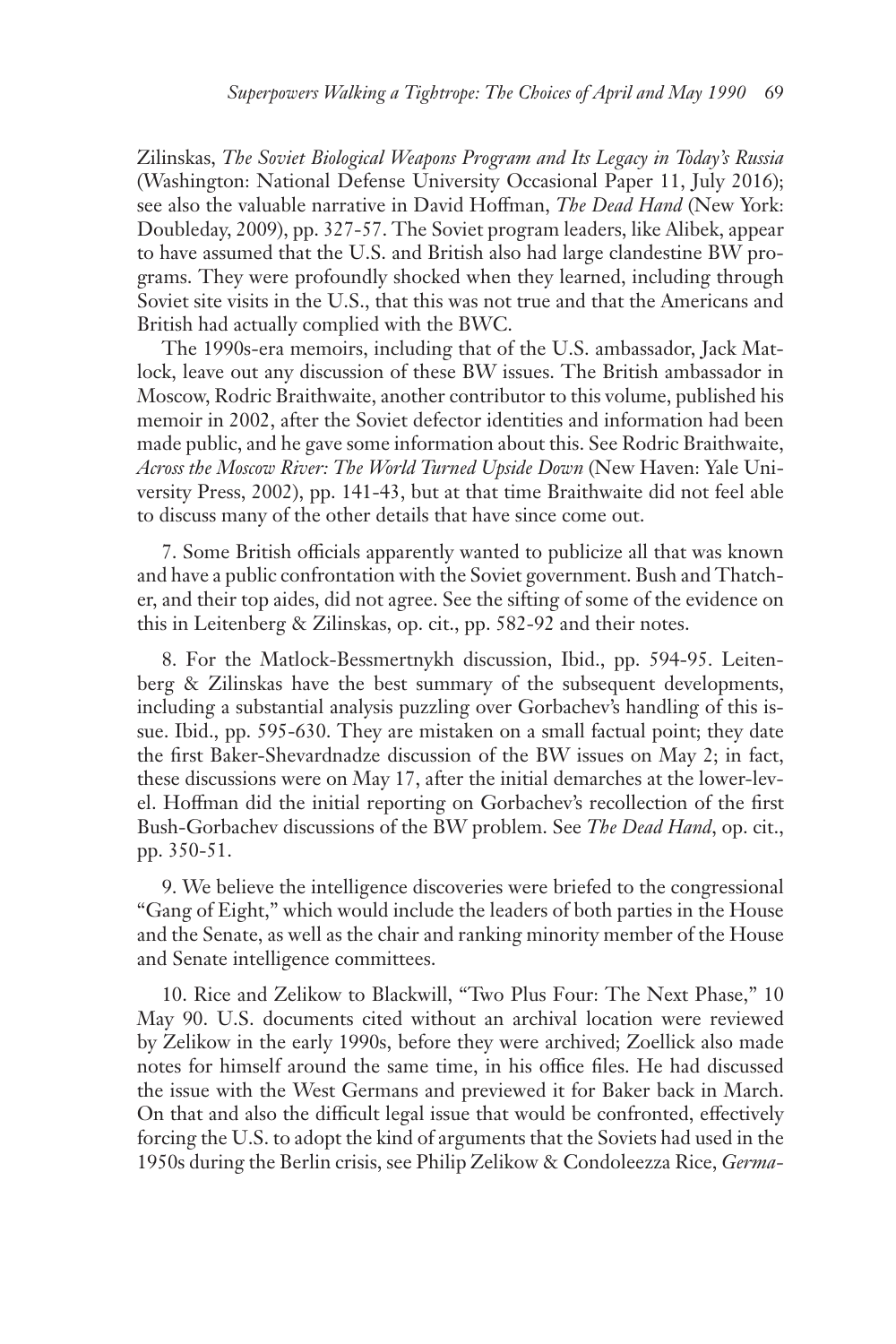*ny Unified and Europe Transformed: A Study in Statecraft* (Cambridge: Harvard University Press, 1995), pp. 246, 448 n. 9.

The British government disagreed internally on whether it was willing to let Four Power rights terminate. But Foreign Secretary Hurd and his team in London had about the same position as the Americans. They pushed back hard against concerns voiced in Number 10 and from their ambassador in Bonn, and insisted that the British should let their rights lapse when Germany unified. See Weston to Wall, 18 May 90, answering Powell to Wall that day, reacting to Bonn 634, "German Unification: The Timetable Accelerates," 17 May 90, in *Documents on British Policy Overseas, Series III:* vol. VII, *German Unification 1989-1990*, edited by Patrick Salmon, Keith Hamilton & Stephen Twigge (London: Routledge, 2010) (hereinafter cited as *DBPO-German Unification*), pp. 390-94; see also the earlier Foreign Office analysis by Hurd's policy planner, Robert Cooper, on "The Soviet Veto in the Two plus Four Talks," 6 Apr 90, in ibid., pp. 371-72.

11. On the Hurd-Kohl meeting, see Teltschik, *329 Tage*, p. 235; Bonn (U.S. embassy) 15540, "Hurd's May 15 Visit to Bonn," 16 May 90.

12. On the details of this diplomacy, with the approach effectively settled among the Americans and West Germans in June 1990, see Zelikow & Rice, op. cit., pp. 239, 267-68, 274-75, 306-07, 308, 323, 333.

13. On the eventual scale and cost of German CFE compliance, Celeste Wallander, *Mortal Friends, Best Enemies: German-Russian Cooperation after the Cold War* (Ithaca, NY: Cornell University Press, 1999), pp. 104, 110.

14. CFE 1A was more formally called the Concluding Act of the Negotiation on Personnel Strength of Conventional Armed Forces in Europe, signed in Helsinki in July 1992. In that agreement Germany reduced its ceiling to 345,000. France, which had about three-quarters of Germany's population, had a ceiling of 325,000. With nearly double Germany's population, Russia was granted a disproportionately large ceiling of 1.45 million, more than four times the German total. Ukraine, with about one-third the population of Russia, was granted a ceiling of 450,000.

15. The nine points were:

- (1) limiting the Bundeswehr in CFE II [as mentioned in the text, this pledge was made in 1990 without waiting for CFE II];
- (2) accelerating negotiations about short-range nuclear forces [Bush jumped over the negotiations in September 1991 with a unilateral withdrawal of practically all such weapons, which Gorbachev reciprocated];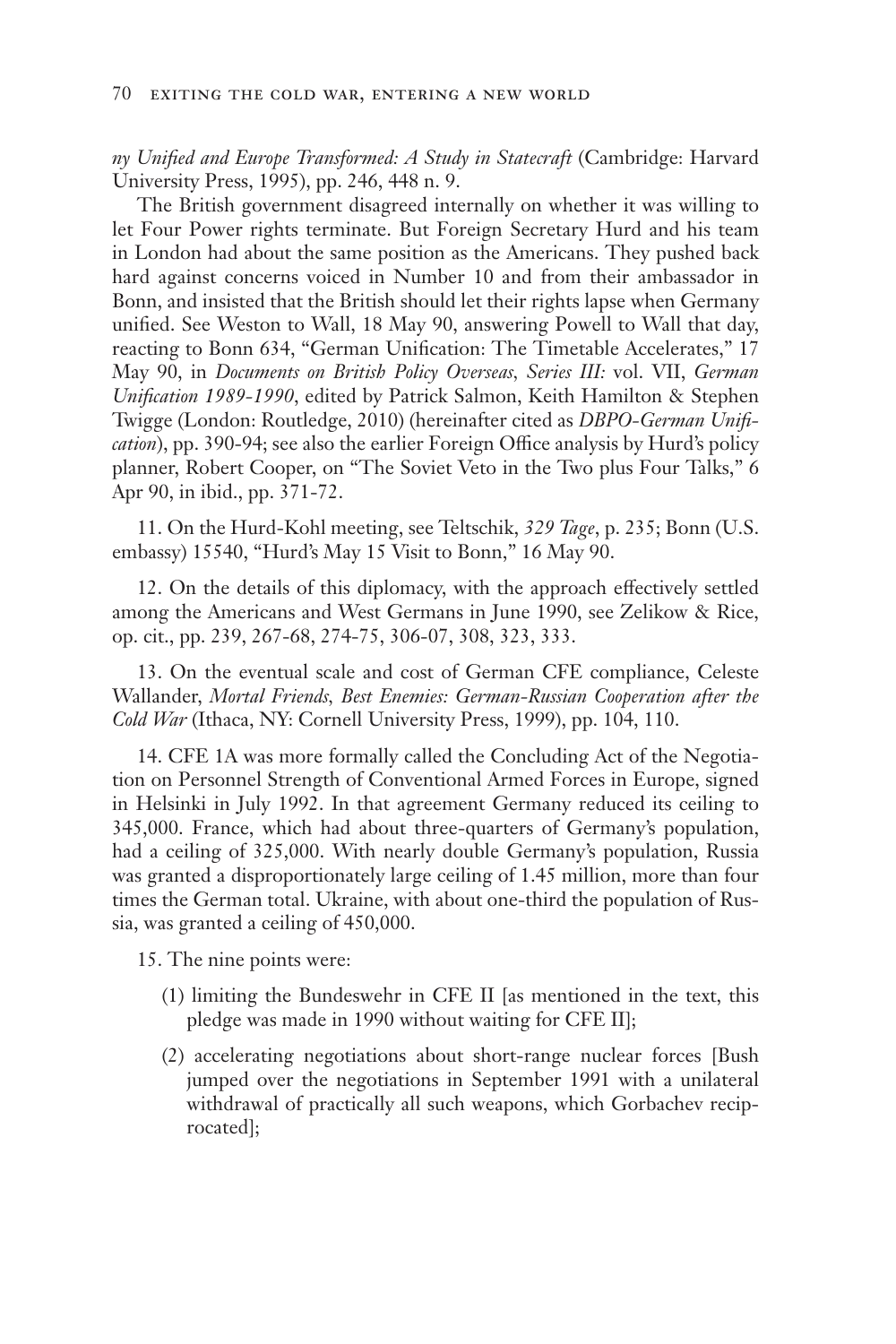- (3) ensuring that the Germans would not develop, possess, or acquire either nuclear, biological, or chemical weapons [this was done in the Final Settlement];
- (4) keeping NATO forces out of the GDR for a transition period [also done, with further details discussed in Soviet-West German talks];
- (5) developing a transition period for Soviet forces to leave the GDR [worked out between West Germans and Soviets];
- (6) adapting NATO politically and militarily [accomplished both in word and deed in 1990 and 1991];
- (7) getting an agreement on the Polish-German border [also done in 1990];
- (8) institutionalizing and developing CSCE [done in the 1990 Charter of Paris and the 1992 Helsinki CSCE summit, with solid Soviet, then Russian, participation]; and
- (9) developing economic relations with the Germans, while ensuring that GDR economic obligations to the USSR would be fulfilled [also worked out between the Soviets and Germans].

As Baker recalled, "Gorbachev took copious notes as I went through the list and made clear he approved of it very much." Where Gorbachev still balked at that time, in mid-May, was the acceptance of a unified Germany in NATO. James Baker, *The Politics of Diplomacy*, op. cit., pp. 250-51.

Citing "insights from international relations theory," Joshua Itzkowitz Shifrinson has argued that the U.S. made "informal assurances" not to extend NATO and that it made a "false promise of accommodation" of Soviet interests. The promise was false, he asserts, because, in 1990, the U.S. and its allies hoped to preserve NATO and because, in 1990, the door to possible future NATO enlargement was "left ajar." Thus, "the United States was insincere when offering the Soviet Union informal assurances against NATO expansion." "Deal or No Deal? The End of the Cold War and the U.S. Offer to Limit NATO Expansion," *International Security*, vol. 40 no. 4 (2016): 7, 40, 34, 38.

The context of the "left ajar" quote provides a more accurate snapshot of U.S. views not only in 1990, but also onward until 1993, after the Soviet Union had disintegrated. At the end of October 1990 Zelikow briefed Gates on the state of play, in the European Strategy Steering Group, on the question of: "Should the US and NATO now signal to the new democracies of Eastern Europe NATO's readiness to contemplate their future membership?"

Zelikow reported that, "All agencies agree that East European governments should not be invited to join NATO anytime in the immediate future. There is general satisfaction with the way the State paper ended up handling the issue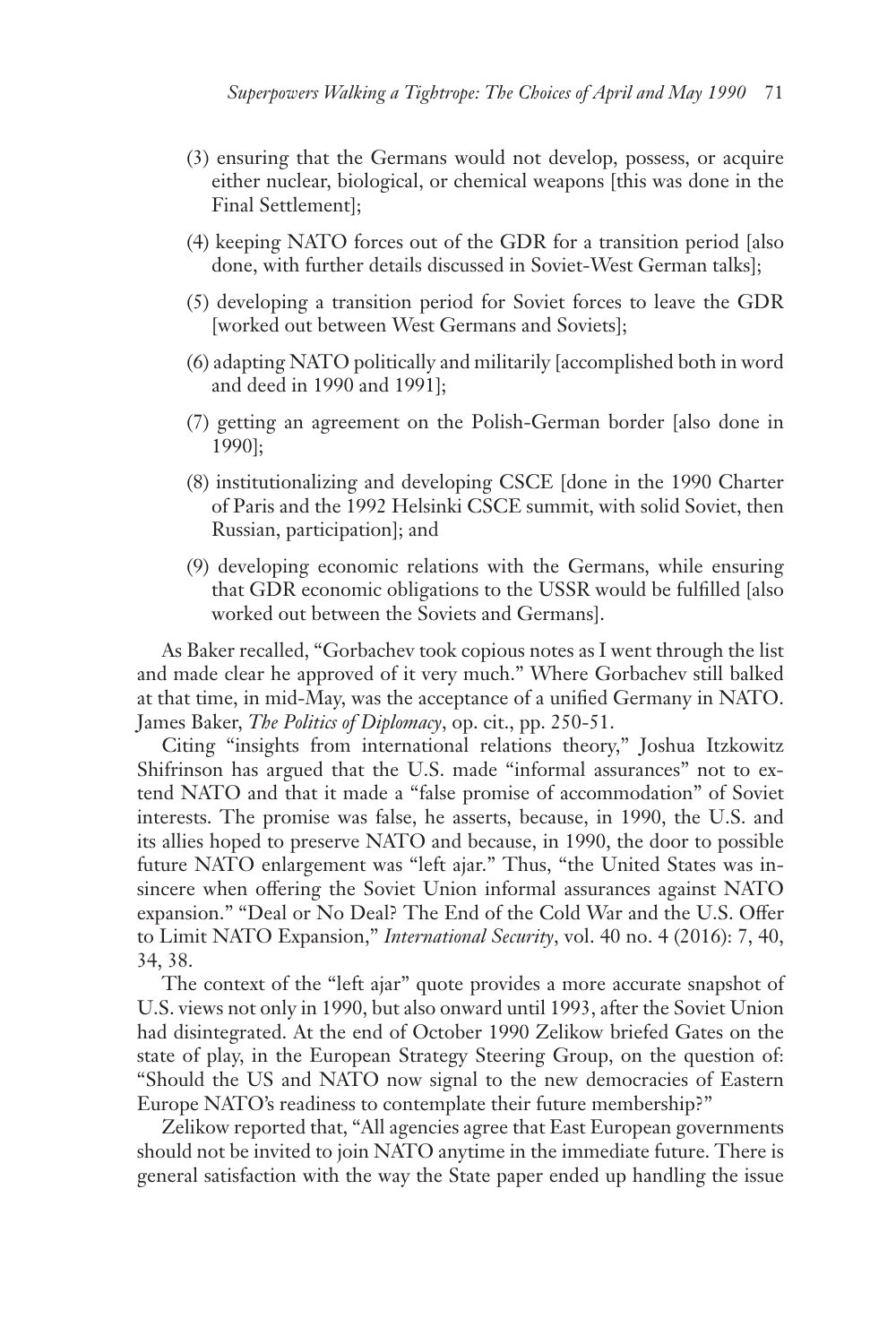of Eastern Europe [page numbers]. However, OSD [Cheney's civilian aides] and State's Policy Planning Staff (and possibly Zoellick) would like to keep the door ajar and not give the East Europeans the impression that NATO is forever a closed club." The rest of State preferred to just be "inscrutable," treating the issue "as premature and not on the table, while of course reserving our options as the political situation in Europe evolves." Zelikow through Gompert & Kanter to Gates, "Your Meeting of the European Strategy Steering Group," 26 Oct 90, pp. 4-5, Wilson files, Bush Library.

This reserved stance was precisely the approach that had animated the April 1990 Zelikow/Rice proposal to invite the Soviet Union and all other Warsaw Pact states to send "diplomatic liaison missions" to NATO, a U.S. proposal that NATO leaders adopted in July 1990, accepted by all the Warsaw Pact countries, and which then led to the 1991 creation of the North Atlantic Cooperation Council that included all those states, including the Soviet Union.

 There were no agreements to scuttle or settle NATO's future contours, one way or another. The American sources, which we know well, do not say different. Perhaps more to the point, the other governments so centrally involved, like the Soviet and West German governments, also did not believe at the time that they had struck such an agreement, formally or informally. Those who did the work were professionals who knew what they were agreeing to, or not.

Bush, Baker, Kohl, and Genscher actually worked conscientiously and in good faith to accommodate Soviet and Russian security concerns. Those looking for informal assurances meant to accommodate such concerns can readily find them. They are the list of nine assurances Baker so carefully enumerated to Gorbachev in May 1990. This list was circulated and discussed among allied governments. It was repeatedly stressed in the subsequent diplomacy that led to the Final Settlement signed in September 1990.

16. Kohl-Bush memcons, Washington, 17 May 90, Bush Library; Horst Teltschik, *329 Tage: Innenansichten der Einigung* (Berlin: Siedler, 1991), pp. 236- 39; *Dokumente zur Deutschlandpolitik: Deutsche Einheit Sonderedition aus den Akten des Bundeskanzleramtes 1989/90*, research supervision from Klaus Hildebrand & Hans-Peter Schwarz with Friedrich Kahlenberg of the Bundesarchivs, edited by Hanns Jürgen Küsters & Daniel Hofmann (München: R. Oldenbourg Verlag, 1998) (hereinafter cited as *DzD-Einheit*), pp. 1126-27 (in which the record of the three meetings run together). The small discussion seeking the "honest opinion" was just with Bush, Kohl, Scowcroft, Teltschik, and the interpreters (the 10-1130 meeting). For that meeting the American record is more detailed than the German one, although the essence of the exchange is clear in both.

17. Bush address, Oklahoma State University, 4 May 90, Bush Library.

18. Kohl-Mitterrand memcon, Latche (near the coast, in the French Pyrenees), 4 Jan 90, *DzD-Einheit*, p. 685.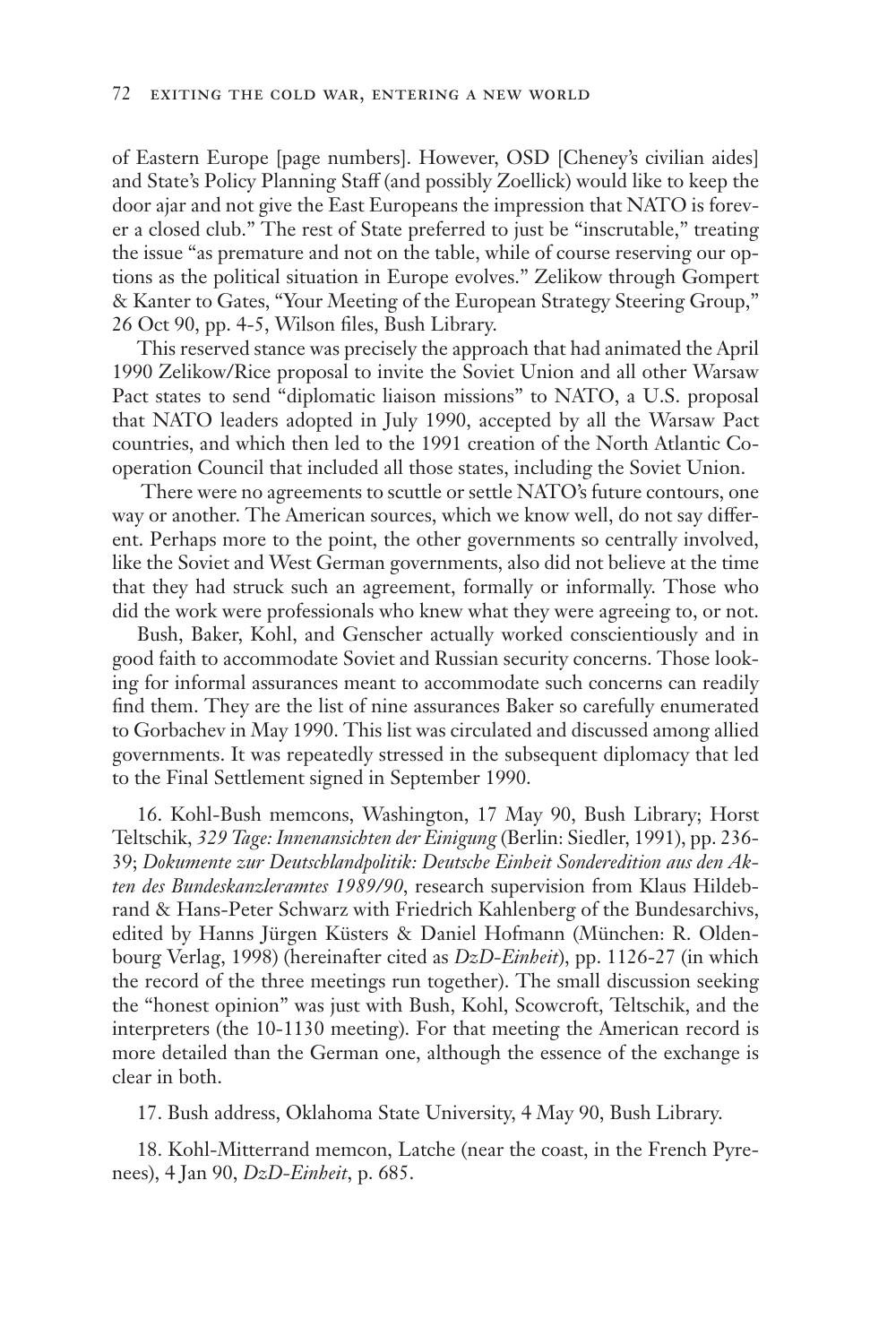19. The account that follows is drawn from Horst Teltschik, *329 Tage,* op. cit.*,* pp. 221, 226–228, 230–235.

20. The discussion that follows is drawn from Ibid.*,* pp. 237–238; Bush-Kohl memcon, 17 May 90, Bush Library.

21. For the Zoellick-Ross drafted presentation on Germany which Baker took into his meeting with Gorbachev, see briefing paper, "One-on-One Points: Gorbachev Meeting," n.d. For Baker's summary to Bush on his meeting with Gorbachev, see Secto 7015 (from Moscow), "Memorandum for the President: Moscow, May 18," 19 May 90. For Chernyaev's vehement private dissent, see Chernyaev diary 1990, 5 May, op. cit., p. 29.

22. Scowcroft to Bush, "A Strategic Choice: Do We Give Aid to the Soviet Union?", 25 May 90, in Rice files, Soviet Union/USSR Subject Files, US-USSR Soviet Relations (2), Bush Library. The memo was drafted principally by Rice, working with Blackwill and Gates. It was highly classified at the time and handled outside of the normal paperwork system.

23. Quoted in Bozo, *Mitterrand*, op. cit., p. 253.

24. The language appears in "Principle I" of the "Principles Guiding Relations between Participating States" in "Basket I" of the Helsinki Final Act of 1975, dealing with security questions: "They [ the participating states] also have the right to belong or not to belong to international organizations, to be or not to be a party to bilateral or multilateral treaties including the right to be or not to be a party to treaties of alliance; they also have the right to neutrality." Within the American government, Zoellick had seized on this principle, months earlier, as a way to strengthen the West's position since the CSCE document, though not legally binding, was one of the few bodies of principles clearly agreed to by both sides.

25. Central Committee staff to members of the Politburo, "O svazi otnosheniyakh c vostochnym-evropa," May 1990, in Center for the Storage of Contemporary Documentation (TsKhSD), Moscow.

26. The German government has long had relatively broad authorities to guarantee export-related loans, combined (not coincidentally) with close relationships between top government and banking leaders. An example is their "Hermes cover" program. In the U.S. government the strongest export credit guarantee authorities are confined to agricultural exports. The G-7 governments could help fund and persuade more loans to the Soviet Union by the international financial institutions, led by the IMF. This would require Soviet membership in the IMF, a process which began getting underway, precariously, in late 1990, and would then lead to setting policy conditions in order to get credit.

27. See Bush & Scowcroft, *A World Transformed*, op. cit., pp. 276-78.